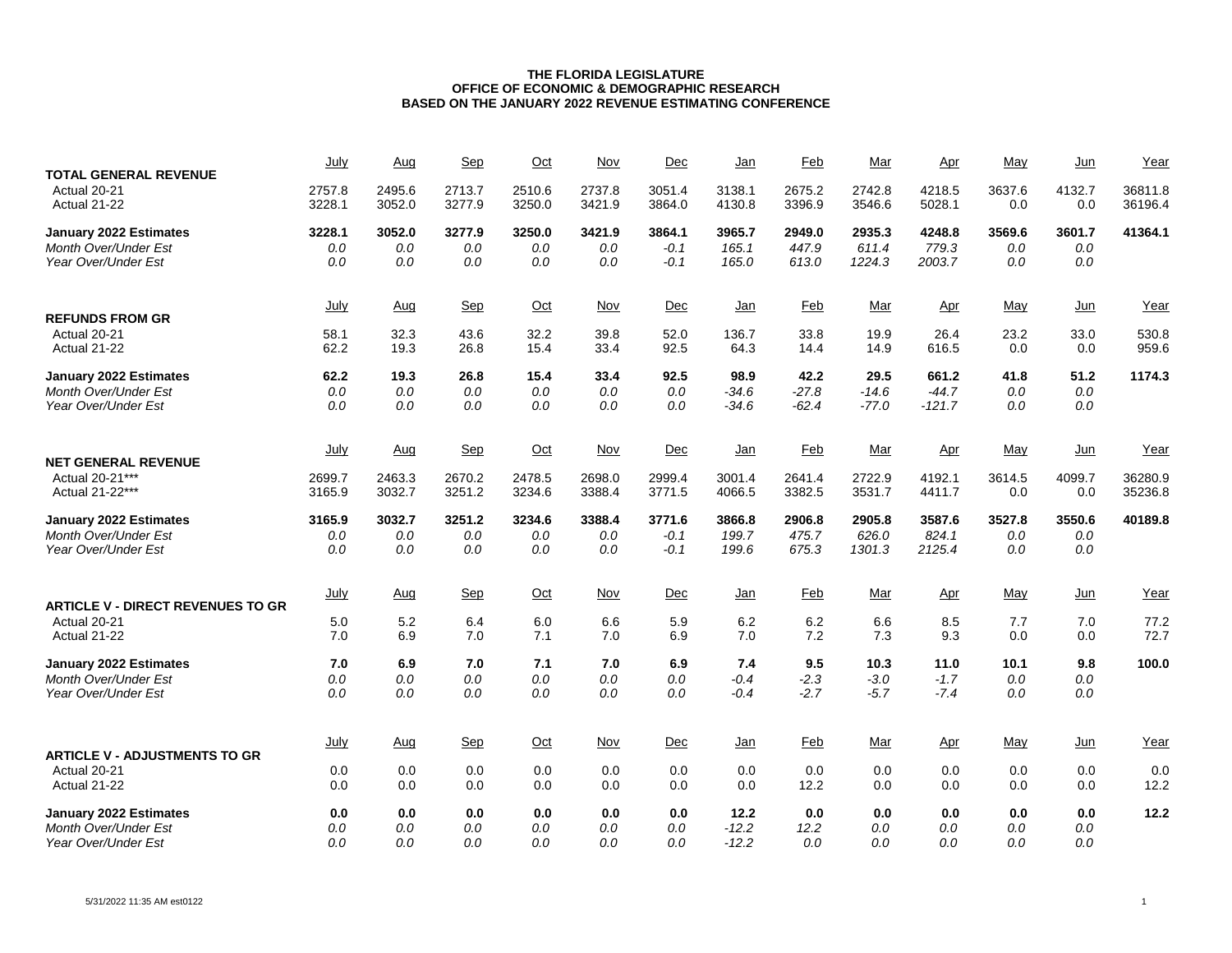| <b>ARTICLE V - TOTAL GR</b>                | July        | <u>Aug</u> | Sep     | $Oct$   | <b>Nov</b> | Dec  | <u>Jan</u> | <b>Feb</b> | Mar        | <u>Apr</u> | May     | <u>Jun</u> | Year  |
|--------------------------------------------|-------------|------------|---------|---------|------------|------|------------|------------|------------|------------|---------|------------|-------|
| Actual 20-21                               | 5.0         | 5.2        | 6.4     | 6.0     | 6.6        | 5.9  | 6.2        | 6.2        | 6.6        | 8.5        | 7.7     | 7.0        | 77.2  |
| Actual 21-22                               | 7.0         | 6.9        | 7.0     | 7.1     | 7.0        | 6.9  | 7.0        | 19.4       | 7.3        | 9.3        | 0.0     | 0.0        | 84.9  |
| <b>January 2022 Estimates</b>              | 7.0         | 6.9        | 7.0     | 7.1     | 7.0        | 6.9  | 19.6       | 9.5        | 10.3       | 11.0       | 10.1    | 9.8        | 112.2 |
| Month Over/Under Est                       | $0.0$       | 0.0        | 0.0     | 0.0     | 0.0        | 0.0  | $-12.6$    | 9.9        | $-3.0$     | $-1.7$     | 0.0     | 0.0        |       |
| Year Over/Under Est                        | 0.0         | 0.0        | 0.0     | 0.0     | 0.0        | 0.0  | $-12.6$    | $-2.8$     | $-5.7$     | $-7.4$     | 0.0     | $0.0\,$    |       |
| <b>ARTICLE V - STATE COURTS REVENUE TF</b> | <b>July</b> | <u>Aug</u> | Sep     | $Oct$   | <b>Nov</b> | Dec  | <u>Jan</u> | <b>Feb</b> | <u>Mar</u> | <u>Apr</u> | May     | $Jun$      | Year  |
| Actual 20-21                               | 6.1         | 6.1        | 6.2     | 6.2     | 6.8        | 6.2  | 6.8        | 6.6        | 7.1        | 8.3        | 7.6     | 6.8        | 80.6  |
| Actual 21-22                               | 7.9         | 7.1        | 6.5     | 6.5     | 6.4        | 6.0  | 6.0        | 6.2        | 6.4        | 7.5        | 0.0     | 0.0        | 66.6  |
| <b>January 2022 Estimates</b>              | 7.9         | 7.1        | 6.5     | 6.5     | 6.4        | 6.0  | 6.7        | 7.4        | 7.9        | 8.6        | 7.9     | 8.2        | 87.1  |
| <b>Month Over/Under Est</b>                | 0.0         | 0.0        | 0.0     | 0.0     | 0.0        | 0.0  | $-0.7$     | $-1.2$     | $-1.5$     | $-1.1$     | 0.0     | 0.0        |       |
| Year Over/Under Est                        | 0.0         | 0.0        | 0.0     | 0.0     | 0.0        | 0.0  | $-0.7$     | $-1.8$     | $-3.4$     | $-4.5$     | 0.0     | $0.0\,$    |       |
| <b>ARTICLE V - OTHER STATE TF</b>          | July        | Aug        | Sep     | $Oct$   | Nov        | Dec  | <u>Jan</u> | Feb        | Mar        | Apr        | May     | $Jun$      | Year  |
| Actual 20-21                               | 2.3         | 1.9        | 2.0     | 2.1     | 2.2        | 2.0  | 2.2        | 2.0        | 2.5        | 3.1        | 2.8     | 2.6        | 27.8  |
| Actual 21-22                               | 3.1         | 2.1        | 2.1     | 2.7     | 2.0        | 2.7  | 2.1        | 2.9        | 2.4        | 3.0        | 0.0     | 0.0        | 25.0  |
| <b>January 2022 Estimates</b>              | 3.1         | 2.1        | 2.1     | 2.7     | 2.0        | 2.7  | 2.5        | 2.7        | 3.0        | 3.3        | 2.8     | 2.8        | 31.7  |
| <b>Month Over/Under Est</b>                | 0.0         | $0.0\,$    | $0.0\,$ | $0.0\,$ | $0.0\,$    | 0.0  | $-0.4$     | 0.2        | $-0.6$     | $-0.3$     | $0.0\,$ | $0.0\,$    |       |
| Year Over/Under Est                        | 0.0         | 0.0        | 0.0     | 0.0     | 0.0        | 0.0  | $-0.4$     | $-0.1$     | $-0.8$     | $-1.1$     | 0.0     | 0.0        |       |
| <b>NET BEVERAGE WHOLESALE TAX</b>          | July        | Aug        | Sep     | $Oct$   | Nov        | Dec  | <u>Jan</u> | Feb        | Mar        | Apr        | May     | Jun        | Year  |
| Actual 20-21                               | 33.5        | 21.5       | 18.2    | 22.0    | 19.7       | 20.1 | 25.1       | 18.9       | 28.6       | 38.8       | 43.8    | 48.4       | 338.6 |
| Actual 21-22                               | 44.1        | 24.0       | 23.8    | 22.3    | 21.2       | 28.1 | 24.2       | 20.6       | 26.0       | 41.9       | 0.0     | 0.0        | 276.3 |
| <b>January 2022 Estimates</b>              | 44.1        | 24.0       | 23.8    | 22.3    | 21.2       | 28.1 | 21.6       | 22.1       | 20.2       | 29.4       | 34.2    | 53.5       | 344.5 |
| Month Over/Under Est                       | 0.0         | $0.0\,$    | $0.0\,$ | $0.0\,$ | $0.0\,$    | 0.0  | 2.6        | $-1.5$     | 5.8        | 12.5       | $0.0\,$ | $0.0\,$    |       |
| Year Over/Under Est                        | 0.0         | 0.0        | 0.0     | 0.0     | 0.0        | 0.0  | 2.6        | 1.1        | 7.0        | 19.5       | 0.0     | 0.0        |       |
| BEVERAGE TAX & ABT TF TRANSFER GR          | July        | Aug        | Sep     | $Oct$   | Nov        | Dec  | <u>Jan</u> | Feb        | Mar        | Apr        | May     | Jun        | Year  |
| Actual 20-21                               | 32.8        | 21.0       | 24.8    | 21.5    | 19.3       | 22.7 | 24.6       | 18.5       | 21.1       | 38.0       | 41.9    | 47.5       | 333.9 |
| Actual 21-22                               | 42.4        | 23.5       | 31.3    | 20.3    | 20.8       | 27.9 | 23.7       | 17.4       | 25.5       | 39.4       | 0.0     | 0.0        | 272.3 |
| <b>January 2022 Estimates</b>              | 42.4        | 23.5       | 31.3    | 20.3    | 20.8       | 27.9 | 20.2       | 21.2       | 19.3       | 28.3       | 32.3    | 51.3       | 338.9 |
| Month Over/Under Est                       | 0.0         | 0.0        | 0.0     | 0.0     | 0.0        | 0.0  | 3.5        | $-3.8$     | 6.2        | 11.1       | 0.0     | 0.0        |       |
| Year Over/Under Est                        | 0.0         | 0.0        | 0.0     | 0.0     | 0.0        | 0.0  | 3.5        | $-0.3$     | 5.9        | 17.0       | 0.0     | 0.0        |       |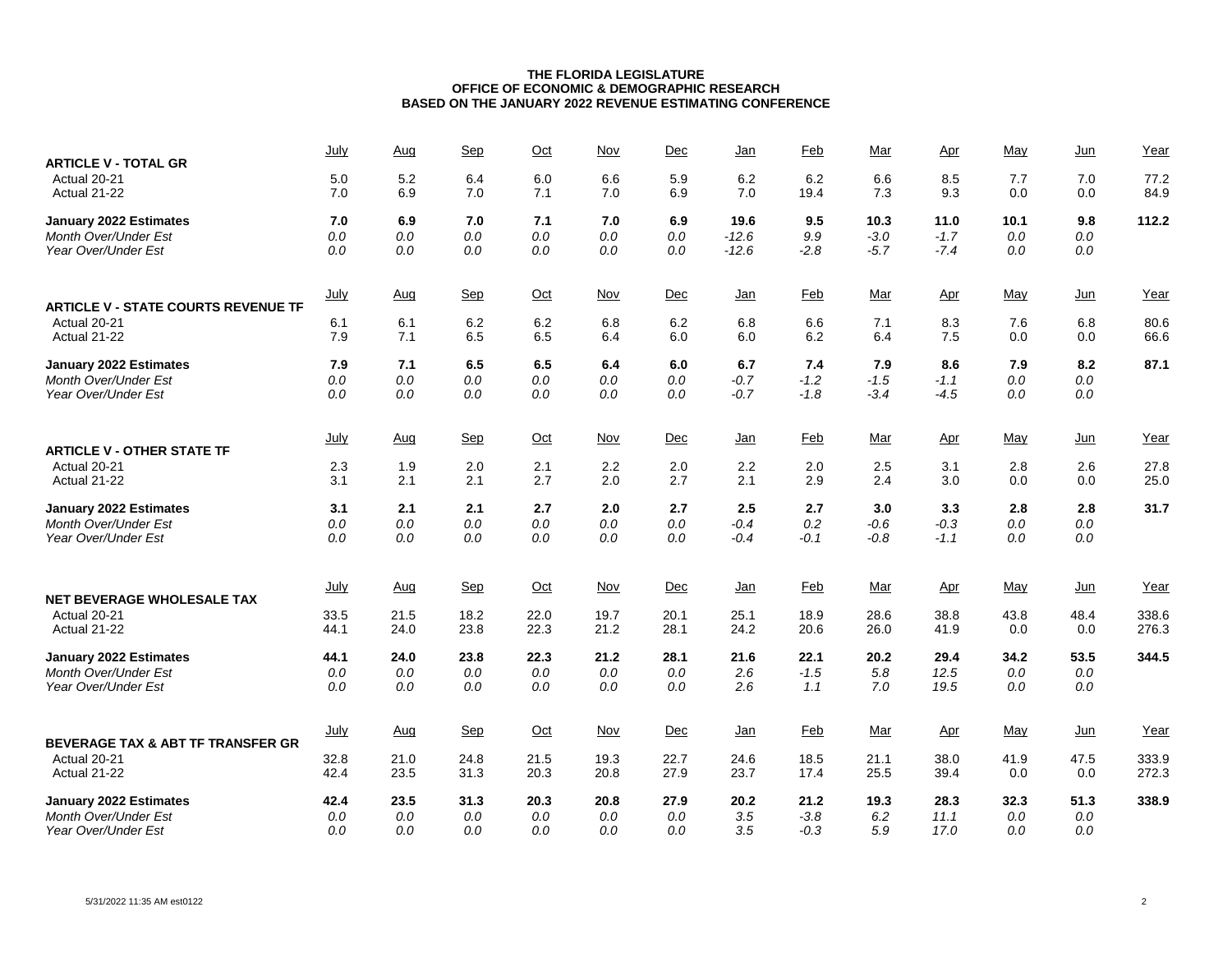| <b>CIGARETTE TAX TOTAL COLLECTIONS</b>  | July         | Aug          | Sep          | $Oct$        | Nov          | Dec          | <u>Jan</u>   | Feb          | Mar          | Apr          | May         | $Jun$       | Year           |
|-----------------------------------------|--------------|--------------|--------------|--------------|--------------|--------------|--------------|--------------|--------------|--------------|-------------|-------------|----------------|
| Actual 20-21<br>Actual 21-22            | 22.7<br>23.3 | 19.7<br>17.5 | 23.0<br>19.2 | 18.3<br>19.3 | 21.1<br>20.5 | 21.3<br>21.0 | 24.1<br>20.0 | 12.9<br>16.0 | 18.9<br>15.1 | 19.9<br>19.5 | 22.6<br>0.0 | 17.6<br>0.0 | 242.1<br>191.5 |
| <b>January 2022 Estimates</b>           | 23.3         | 17.5         | 19.2         | 19.3         | 20.5         | 20.3         | 21.8         | 14.5         | 18.7         | 20.2         | 19.6        | 18.7        | 233.6          |
| <b>Month Over/Under Est</b>             | $0.0$        | 0.0          | $0.0$        | 0.0          | $0.0$        | 0.7          | $-1.8$       | 1.5          | $-3.6$       | $-0.7$       | $0.0\,$     | 0.0         |                |
| Year Over/Under Est                     | $0.0$        | 0.0          | 0.0          | 0.0          | $0.0$        | 0.7          | $-1.1$       | 0.4          | $-3.2$       | $-3.8$       | 0.0         | 0.0         |                |
|                                         | July         | Aug          | Sep          | $Oct$        | <b>Nov</b>   | Dec          | <u>Jan</u>   | <b>Feb</b>   | <u>Mar</u>   | Apr          | May         | $Jun$       | Year           |
| <b>CIGARETTE TAX GR</b><br>Actual 20-21 | 1.3          | 12.6         | 10.7         | 12.7         | 9.9          | 11.5         | 11.9         | 13.1         | 6.5          | 10.3         | 10.8        | 19.8        | 131.0          |
| Actual 21-22                            | 2.1          | 11.9         | 8.4          | 9.3          | 9.9          | 9.5          | 9.8          | 11.3         | 7.9          | 6.8          | 0.0         | 0.0         | 87.0           |
| January 2022 Estimates                  | 2.1          | 11.9         | 8.4          | 9.3          | 9.9          | 10.0         | 10.0         | 10.7         | 7.1          | 9.0          | 9.7         | 17.4        | 115.6          |
| Month Over/Under Est                    | $0.0$        | $0.0\,$      | $0.0$        | 0.0          | $0.0$        | $-0.5$       | $-0.2$       | 0.6          | 0.8          | $-2.2$       | 0.0         | 0.0         |                |
| Year Over/Under Est                     | 0.0          | 0.0          | 0.0          | 0.0          | 0.0          | $-0.5$       | $-0.7$       | $-0.1$       | 0.7          | $-1.5$       | 0.0         | $0.0\,$     |                |
|                                         | <u>July</u>  | Aug          | Sep          | $Oct$        | <u>Nov</u>   | Dec          | <u>Jan</u>   | <b>Feb</b>   | <u>Mar</u>   | <u>Apr</u>   | <u>May</u>  | $Jun$       | Year           |
| <b>OTHER TOBACCO TAX GR</b>             |              |              |              |              |              |              |              |              |              |              |             |             |                |
| Actual 20-21                            | 3.9<br>4.2   | 3.2<br>3.4   | 3.7<br>3.7   | 3.1<br>3.0   | 3.2<br>3.2   | 3.4<br>3.9   | 3.7<br>3.5   | 3.2<br>3.1   | 2.9<br>3.4   | 4.2<br>3.8   | 3.7<br>0.0  | 3.3<br>0.0  | 41.6<br>35.1   |
| Actual 21-22                            |              |              |              |              |              |              |              |              |              |              |             |             |                |
| January 2022 Estimates                  | 4.2          | 3.4          | 3.7          | 3.0          | 3.2          | 3.4          | 3.6          | 3.3          | 2.8          | 3.9          | 3.8         | 3.5         | 41.8           |
| Month Over/Under Est                    | 0.0          | 0.0          | 0.0          | 0.0          | 0.0          | 0.5          | $-0.1$       | $-0.2$       | 0.6          | $-0.1$       | 0.0         | 0.0         |                |
| Year Over/Under Est                     | 0.0          | 0.0          | 0.0          | 0.0          | 0.0          | 0.5          | 0.3          | 0.1          | 0.7          | 0.6          | 0.0         | 0.0         |                |
|                                         | July         | Aug          | Sep          | $Oct$        | $Nov$        | Dec          | <u>Jan</u>   | <b>Feb</b>   | Mar          | <u>Apr</u>   | May         | $Jun$       | Year           |
| <b>TOTAL TOBACCO GR</b><br>Actual 20-21 | 5.2          | 15.8         | 14.4         | 15.7         | 13.1         | 15.0         | 15.6         | 16.3         | 9.4          |              |             | 23.1        |                |
| Actual 21-22                            | 6.3          | 15.3         | 12.1         | 12.3         | 13.1         | 13.4         | 13.3         | 14.4         | 11.3         | 14.5<br>10.6 | 14.5<br>0.0 | 0.0         | 172.6<br>122.1 |
|                                         |              |              |              |              |              |              |              |              |              |              |             |             |                |
| January 2022 Estimates                  | 6.3          | 15.3         | 12.1         | 12.3         | 13.1         | 13.4         | 13.6         | 14.0         | 9.9          | 12.9         | 13.5        | 20.9        | 157.4          |
| Month Over/Under Est                    | 0.0          | 0.0          | 0.0          | 0.0          | 0.0          | 0.0          | $-0.3$       | 0.4          | 1.4          | $-2.3$       | 0.0         | 0.0         |                |
| Year Over/Under Est                     | 0.0          | 0.0          | 0.0          | 0.0          | 0.0          | 0.0          | $-0.4$       | 0.0          | 1.4          | $-0.9$       | 0.0         | 0.0         |                |
|                                         | July         | Aug          | Sep          | $Oct$        | <b>Nov</b>   | Dec          | <u>Jan</u>   | <b>Feb</b>   | Mar          | Apr          | May         | $Jun$       | Year           |
| <b>TOTAL CORP FILING FEES - GR</b>      |              |              |              |              |              |              |              |              |              |              |             |             |                |
| Actual 20-21                            | 51.8         | 31.8         | 16.0         | 20.0         | 11.0         | 9.5          | 48.5         | 82.1         | 54.7         | 100.1        | 89.6        | 20.8        | 535.9          |
| Actual 21-22                            | 19.0         | 11.5         | 22.8         | 21.9         | 13.5         | 9.3          | 6.0          | 127.0        | 89.5         | 103.2        | 0.0         | 0.0         | 423.6          |
| <b>January 2022 Estimates</b>           | 19.0         | 11.5         | 22.8         | 21.9         | 13.5         | 9.3          | 52.3         | 63.2         | 68.0         | 106.2        | 82.6        | 19.6        | 489.9          |
| <b>Month Over/Under Est</b>             | 0.0          | 0.0          | 0.0          | 0.0          | $0.0$        | 0.0          | $-46.3$      | 63.8         | 21.5         | $-3.0$       | 0.0         | 0.0         |                |
| Year Over/Under Est                     | 0.0          | 0.0          | 0.0          | 0.0          | 0.0          | 0.0          | $-46.3$      | 17.5         | 39.0         | 35.9         | 0.0         | 0.0         |                |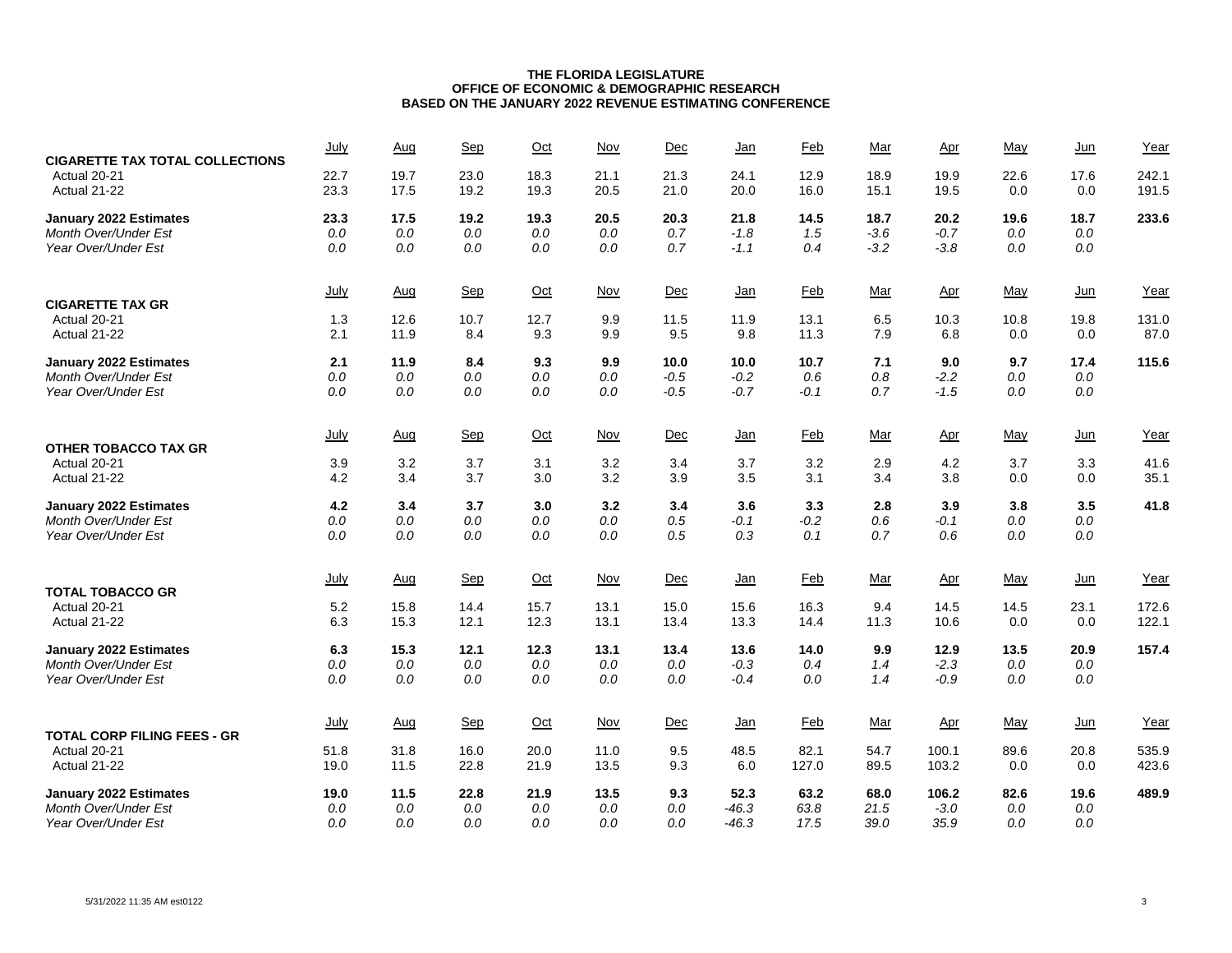| <b>CORPORATE INCOME TAX</b>                        | July           | Aug            | Sep            | Oct            | <b>Nov</b>     | Dec            | <u>Jan</u>     | Feb            | Mar            | $_{\Delta \text{pr}}$ | May          | $Jun$        | Year             |
|----------------------------------------------------|----------------|----------------|----------------|----------------|----------------|----------------|----------------|----------------|----------------|-----------------------|--------------|--------------|------------------|
| Actual 20-21<br>Actual 21-22                       | 209.8<br>88.6  | 51.9<br>67.8   | 442.0<br>716.3 | 85.2<br>98.5   | 88.5<br>72.0   | 543.6<br>472.4 | 99.7<br>128.7  | 47.7<br>62.0   | 175.1<br>200.5 | 642.4<br>705.6        | 264.5<br>0.0 | 745.2<br>0.0 | 3395.6<br>2612.3 |
| <b>January 2022 Estimates</b>                      | 88.6           | 67.8           | 716.3          | 98.5           | 72.0           | 472.4          | 116.3          | 66.7           | 171.9          | 540.2                 | 314.0        | 603.1        | 3327.8           |
| <b>Month Over/Under Est</b>                        | $0.0$          | 0.0            | 0.0            | 0.0            | 0.0            | 0.0            | 12.4           | $-4.7$         | 28.6           | 165.4                 | 0.0          | 0.0          |                  |
| Year Over/Under Est                                | $0.0$          | 0.0            | 0.0            | 0.0            | 0.0            | 0.0            | 12.4           | 7.6            | 36.2           | 201.6                 | 0.0          | 0.0          |                  |
|                                                    | July           | Aug            | Sep            | $Oct$          | $Nov$          | Dec            | <u>Jan</u>     | <b>Feb</b>     | <u>Mar</u>     | Apr                   | May          | $Jun$        | Year             |
| DOC STAMP TAX TOT. COL.                            |                |                |                |                |                |                |                |                |                |                       |              |              |                  |
| Actual 20-21<br>Actual 21-22                       | 258.8<br>423.7 | 277.0<br>450.4 | 301.6<br>388.1 | 292.3<br>409.2 | 292.2<br>427.3 | 367.9<br>481.5 | 326.4<br>504.5 | 295.0<br>342.4 | 385.5<br>449.9 | 391.8<br>481.4        | 410.6<br>0.0 | 483.7<br>0.0 | 4082.8<br>4358.5 |
| January 2022 Estimates                             | 423.7          | 450.4          | 388.1          | 409.2          | 427.3          | 481.5          | 480.0          | 250.3          | 263.8          | 259.2                 | 261.5        | 328.3        | 4423.3           |
| <b>Month Over/Under Est</b>                        | $0.0$          | 0.0            | 0.0            | 0.0            | 0.0            | 0.0            | 24.5           | 92.1           | 186.1          | 222.2                 | 0.0          | 0.0          |                  |
| Year Over/Under Est                                | $0.0$          | 0.0            | 0.0            | 0.0            | 0.0            | 0.0            | 24.5           | 116.6          | 302.7          | 524.9                 | 0.0          | 0.0          |                  |
|                                                    | July           | Aug            | Sep            | $Oct$          | $Nov$          | Dec            | $Jan$          | <b>Feb</b>     | Mar            | Apr                   | May          | $Jun$        | Year             |
| <b>DOC STAMP TAX GR</b>                            |                |                |                |                |                |                |                |                |                |                       |              |              |                  |
| Actual 20-21<br>Actual 21-22                       | 111.7<br>66.8  | 125.3<br>154.6 | 88.5<br>148.9  | 99.2<br>144.6  | 82.3<br>133.7  | 117.2<br>169.3 | 112.6<br>205.3 | 90.2<br>124.2  | 113.3<br>170.3 | 134.9<br>252.9        | 130.3<br>0.0 | 226.9<br>0.0 | 1432.5<br>1570.5 |
| January 2022 Estimates                             | 66.8           | 154.6          | 148.9          | 144.6          | 133.7          | 169.3          | 173.5          | 90.4           | 95.2           | 97.4                  | 127.7        | 213.8        | 1615.8           |
| <b>Month Over/Under Est</b>                        | $0.0$          | 0.0            | 0.0            | 0.0            | $0.0$          | 0.0            | 31.8           | 33.8           | 75.1           | 155.5                 | $0.0\,$      | 0.0          |                  |
| Year Over/Under Est                                | 0.0            | 0.0            | 0.0            | 0.0            | 0.0            | 0.0            | 31.8           | 65.6           | 140.7          | 296.2                 | 0.0          | 0.0          |                  |
| <b>EARNINGS ON INVESTMENTS</b>                     | July           | Aug            | Sep            | $Oct$          | $Nov$          | Dec            | <u>Jan</u>     | <b>Feb</b>     | Mar            | Apr                   | May          | $Jun$        | Year             |
| Actual 20-21                                       | 38.3           | 31.9           | 28.6           | $-2.8$         | 60.8           | 23.8           | 59.6           | 22.4           | 14.7           | 17.9                  | 19.6         | 28.2         | 342.9            |
| Actual 21-22                                       | 0.1            | 32.8           | 20.2           | 48.6           | 23.8           | 21.9           | 5.8            | 6.9            | 5.8            | 16.1                  | 0.0          | 0.0          | 182.0            |
| January 2022 Estimates                             | 0.1            | 32.8           | 20.2           | 48.6           | 23.8           | 21.9           | 17.5           | 17.7           | 18.2           | 16.3                  | 16.5         | 16.5         | 250.0            |
| Month Over/Under Est                               | $0.0$          | 0.0            | $0.0$          | 0.0            | $0.0$          | 0.0            | $-11.7$        | $-10.8$        | $-12.4$        | $-0.2$                | 0.0          | 0.0          |                  |
| Year Over/Under Est                                | 0.0            | 0.0            | 0.0            | 0.0            | 0.0            | 0.0            | $-11.7$        | $-22.4$        | $-34.9$        | $-35.1$               | 0.0          | 0.0          |                  |
|                                                    | July           | Aug            | $Sep$          | $Oct$          | <b>Nov</b>     | Dec            | <u>Jan</u>     | <b>Feb</b>     | Mar            | Apr                   | May          | $Jun$        | Year             |
| <b>HSMV - AUTO TITLE &amp; LIEN FEES</b>           |                |                |                |                |                |                |                |                |                |                       |              |              |                  |
| Actual 20-21                                       | 18.1           | 5.8            | 5.2            | 6.2            | 6.0            | 5.8            | 6.6            | 7.0            | 7.1            | 16.4                  | 30.6         | 26.4         | 141.2            |
| Actual 21-22                                       | 22.4           | 8.3            | 6.3            | 5.8            | 6.0            | 5.4            | 6.8            | 6.8            | 5.7            | 22.3                  | 0.0          | 0.0          | 95.7             |
| January 2022 Estimates                             | 22.4           | 8.3            | 6.3            | 5.8            | 6.0            | 5.4            | 5.8            | 6.0            | 6.2            | 12.8                  | 23.6         | 24.6         | 133.2            |
| <b>Month Over/Under Est</b><br>Year Over/Under Est | $0.0$<br>0.0   | 0.0<br>0.0     | 0.0<br>0.0     | 0.0<br>0.0     | 0.0<br>0.0     | 0.0<br>0.0     | 1.0<br>1.0     | 0.8<br>1.8     | $-0.5$<br>1.2  | 9.5<br>10.7           | 0.0<br>0.0   | 0.0<br>0.0   |                  |
|                                                    |                |                |                |                |                |                |                |                |                |                       |              |              |                  |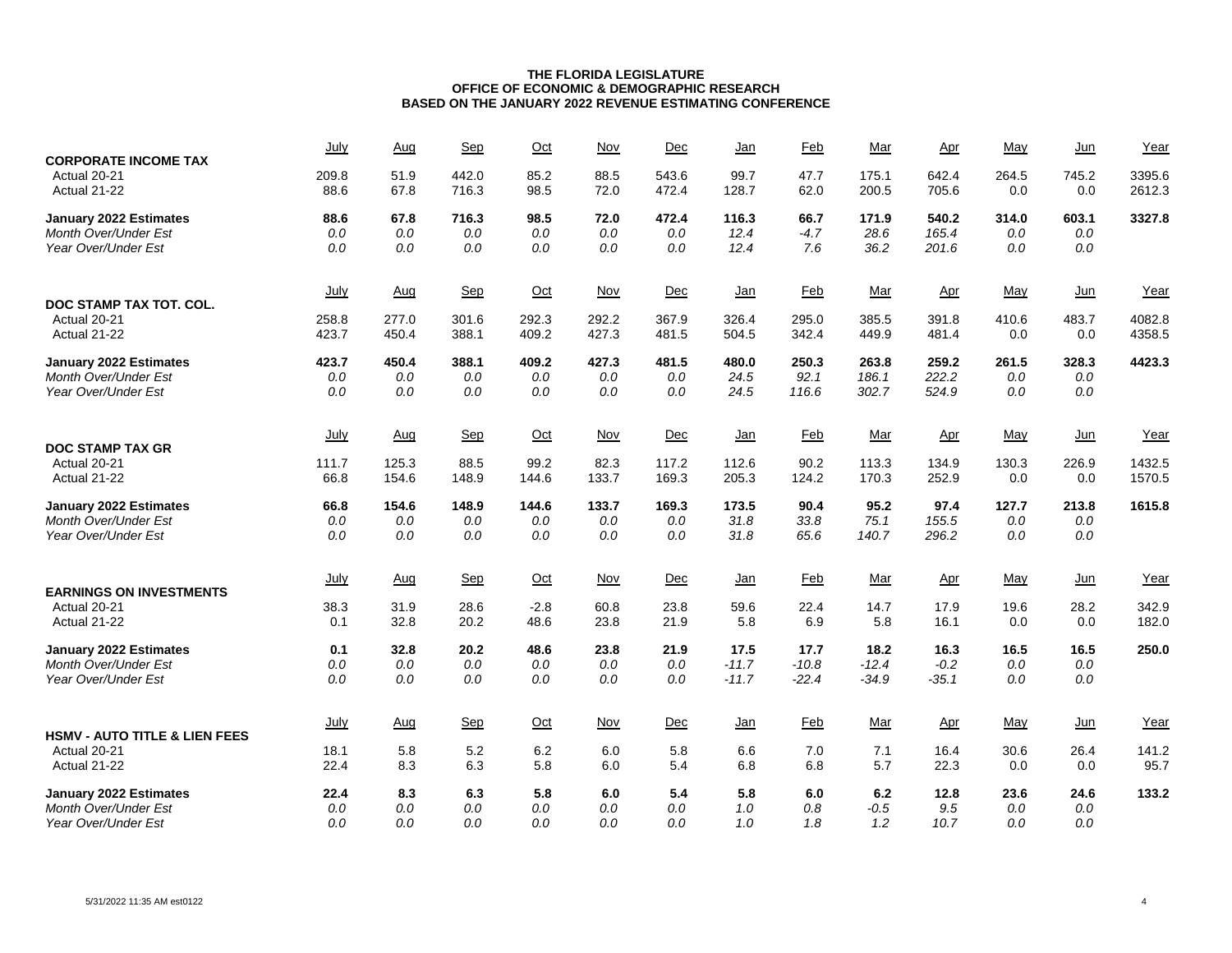| <b>HSMV - DRIVER LICENSE FEES</b>                               | July         | Aug          | Sep          | Oct          | Nov          | Dec          | <u>Jan</u>   | Feb          | Mar          | Apr          | May         | $Jun$       | Year           |
|-----------------------------------------------------------------|--------------|--------------|--------------|--------------|--------------|--------------|--------------|--------------|--------------|--------------|-------------|-------------|----------------|
| Actual 20-21<br>Actual 21-22                                    | 26.5<br>21.2 | 19.1<br>22.2 | 18.0<br>14.7 | 20.3<br>16.1 | 16.3<br>21.6 | 15.3<br>11.9 | 16.9<br>19.9 | 14.8<br>19.1 | 19.3<br>15.8 | 17.0<br>21.9 | 18.1<br>0.0 | 17.0<br>0.0 | 218.6<br>184.3 |
| <b>January 2022 Estimates</b>                                   | 21.2         | 22.2         | 14.7         | 16.1         | 21.6         | 11.9         | 17.7         | 16.5         | 17.2         | 16.2         | 16.7        | 15.9        | 207.8          |
| Month Over/Under Est                                            | $0.0\,$      | 0.0          | 0.0          | 0.0          | 0.0          | 0.0          | 2.2          | 2.6          | $-1.4$       | 5.7          | 0.0         | $0.0\,$     |                |
| Year Over/Under Est                                             | 0.0          | 0.0          | 0.0          | 0.0          | 0.0          | 0.0          | 2.2          | 4.8          | 3.4          | 9.1          | 0.0         | $0.0\,$     |                |
|                                                                 | July         | Aug          | Sep          | $Oct$        | <b>Nov</b>   | Dec          | <u>Jan</u>   | Feb          | <u>Mar</u>   | Apr          | May         | $Jun$       | Year           |
| <b>HSMV - MOTOR VEHICLE LICENSES &amp; FEES</b><br>Actual 20-21 | 0.3          | 0.2          | 0.2          | 0.4          | 0.5          | 1.0          | 3.1          | 6.3          | 7.6          | 12.0         | 10.9        | 3.0         | 45.3           |
| Actual 21-22                                                    | 8.1          | 0.2          | 0.2          | 0.4          | 0.7          | 0.8          | 0.9          | 0.2          | 0.3          | 0.7          | 0.0         | 0.0         | 12.6           |
| <b>January 2022 Estimates</b>                                   | 8.1          | 0.2          | 0.2          | 0.4          | 0.7          | 0.8          | 0.6          | 0.2          | 0.2          | 0.4          | 0.4         | 0.3         | 12.6           |
| Month Over/Under Est                                            | 0.0          | $0.0\,$      | $0.0\,$      | 0.0          | $0.0\,$      | 0.0          | 0.3          | 0.0          | 0.1          | 0.3          | 0.0         | $0.0\,$     |                |
| Year Over/Under Est                                             | 0.0          | 0.0          | 0.0          | 0.0          | 0.0          | 0.0          | 0.3          | 0.3          | 0.4          | 0.7          | 0.0         | 0.0         |                |
|                                                                 | <u>July</u>  | Aug          | Sep          | $Oct$        | <u>Nov</u>   | Dec          | <u>Jan</u>   | <b>Feb</b>   | <u>Mar</u>   | <u>Apr</u>   | <u>May</u>  | <u>Jun</u>  | Year           |
| <b>HSMV - FEES FROM OTHER TAXES GR</b>                          | 3.1          |              |              |              |              |              |              | 4.3          |              |              | 5.0         |             | 51.7           |
| Actual 20-21<br>Actual 21-22                                    | 4.8          | 3.5<br>5.2   | 4.7<br>4.7   | 3.9<br>4.5   | 3.4<br>4.8   | 4.2<br>5.1   | 4.0<br>6.5   | 5.0          | 4.7<br>5.5   | 5.7<br>5.5   | 0.0         | 5.3<br>0.0  | 51.7           |
|                                                                 |              |              |              |              |              |              |              |              |              |              |             |             |                |
| <b>January 2022 Estimates</b>                                   | 4.8          | 5.2          | 4.7          | 4.5          | 4.8          | 5.1          | 4.6          | 4.7          | 5.9          | 5.2          | 5.1         | 5.0         | 59.7           |
| Month Over/Under Est                                            | 0.0          | 0.0          | 0.0          | 0.0          | 0.0          | 0.0          | 1.9          | 0.3          | $-0.4$       | 0.3          | 0.0         | 0.0         |                |
| Year Over/Under Est                                             | 0.0          | 0.0          | 0.0          | 0.0          | 0.0          | 0.0          | 1.9          | 2.2          | 1.8          | 2.1          | 0.0         | 0.0         |                |
|                                                                 | <u>July</u>  | Aug          | Sep          | $Oct$        | <b>Nov</b>   | Dec          | <u>Jan</u>   | <b>Feb</b>   | <u>Mar</u>   | Apr          | May         | $Jun$       | Year           |
| <b>HSMV - TOTAL GR</b>                                          |              |              |              |              |              |              |              |              |              |              |             |             |                |
| Actual 20-21<br>Actual 21-22                                    | 48.0<br>56.4 | 28.6<br>36.0 | 28.0<br>25.9 | 30.7<br>26.8 | 26.1<br>33.1 | 26.3<br>23.2 | 30.6<br>34.1 | 32.5<br>31.1 | 38.7<br>27.2 | 51.1<br>50.4 | 64.5<br>0.0 | 51.8<br>0.0 | 456.8<br>344.2 |
|                                                                 |              |              |              |              |              |              |              |              |              |              |             |             |                |
| <b>January 2022 Estimates</b>                                   | 56.4         | 36.0         | 25.9         | 26.8         | 33.1         | 23.2         | 28.7         | 27.4         | 29.5         | 34.6         | 45.8        | 45.9        | 413.3          |
| Month Over/Under Est                                            | 0.0          | 0.0          | 0.0          | 0.0          | 0.0          | 0.0          | 5.4          | 3.7          | $-2.3$       | 15.8         | 0.0         | $0.0\,$     |                |
| Year Over/Under Est                                             | 0.0          | 0.0          | 0.0          | 0.0          | 0.0          | 0.0          | 5.4          | 9.1          | 6.8          | 22.6         | 0.0         | 0.0         |                |
|                                                                 | <u>July</u>  | Aug          | Sep          | $Oct$        | Nov          | Dec          | <u>Jan</u>   | <b>Feb</b>   | Mar          | Apr          | May         | $Jun$       | Year           |
| <b>INDIAN GAMING</b>                                            |              |              |              |              |              |              |              |              |              |              |             |             |                |
| Actual 20-21                                                    | 0.0<br>0.0   | 0.0          | 0.0          | 0.0          | 0.0          | 0.0          | 0.0          | 0.0<br>37.5  | 0.0<br>0.0   | 0.0          | 0.0         | 0.0         | 0.0            |
| Actual 21-22                                                    |              | 0.0          | 0.0          | 37.5         | 37.5         | 37.5         | 37.5         |              |              | 0.0          | 0.0         | 0.0         | 187.5          |
| <b>January 2022 Estimates</b>                                   | 0.0          | 0.0          | 0.0          | 37.5         | 37.5         | 37.5         | 37.5         | 37.5         | 37.5         | 37.5         | 37.5        | 37.5        | 337.5          |
| Month Over/Under Est                                            | 0.0          | 0.0          | 0.0          | 0.0          | 0.0          | 0.0          | 0.0          | 0.0          | $-37.5$      | $-37.5$      | 0.0         | 0.0         |                |
| Year Over/Under Est                                             | 0.0          | 0.0          | 0.0          | 0.0          | 0.0          | 0.0          | 0.0          | 0.0          | $-37.5$      | $-75.0$      | 0.0         | 0.0         |                |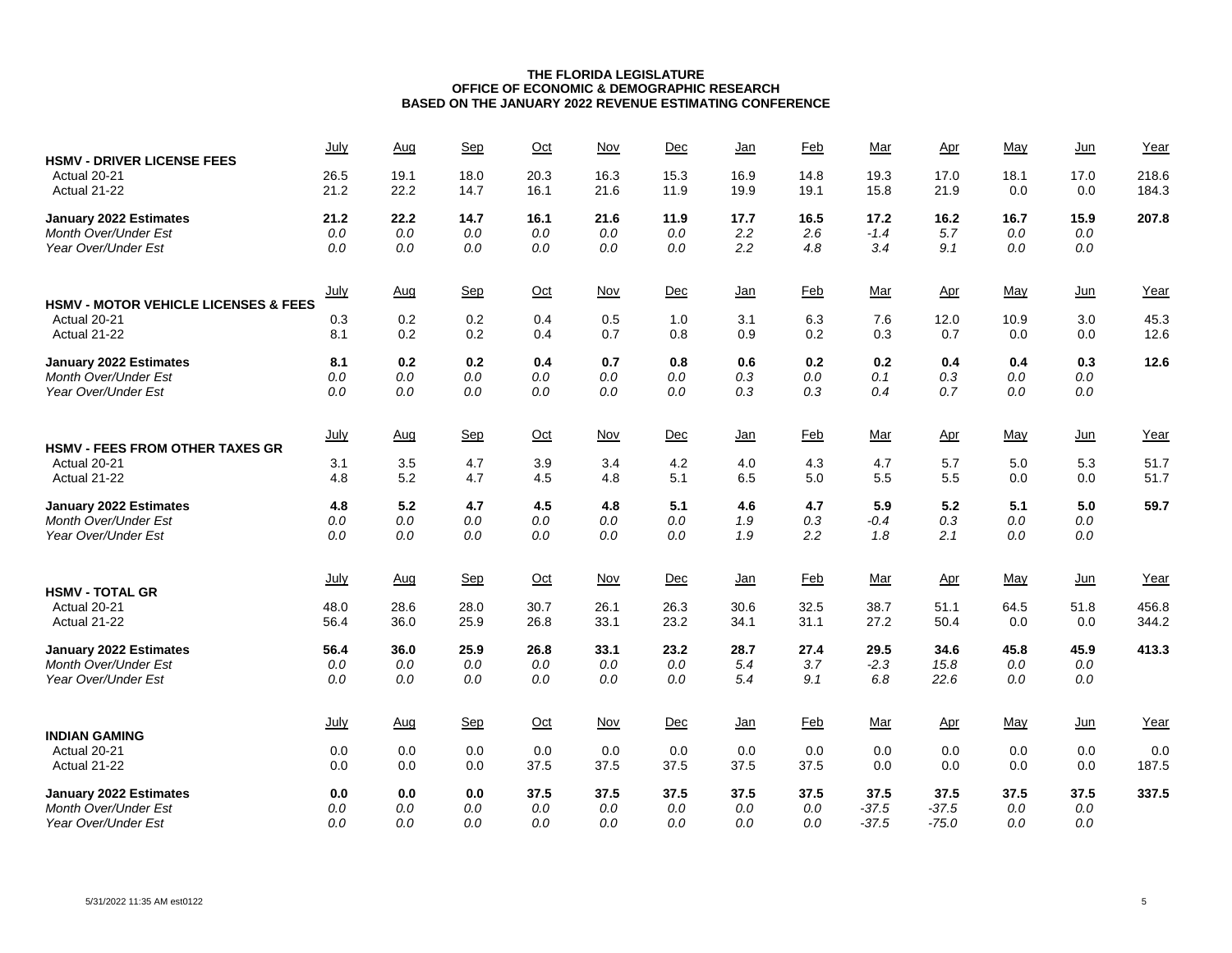| <b>INSURANCE PREMIUM TOTAL COLLECTIONS</b>                     | July        | Aug        | Sep         | Oct            | Nov        | Dec        | Jan        | Feb            | Mar            | <u>Apr</u>     | May        | Jun          | Year            |
|----------------------------------------------------------------|-------------|------------|-------------|----------------|------------|------------|------------|----------------|----------------|----------------|------------|--------------|-----------------|
| Actual 20-21<br>Actual 21-22                                   | 1.2<br>3.2  | 0.8<br>5.5 | 8.0<br>11.3 | 208.3<br>228.9 | 0.3<br>0.4 | 1.0<br>0.6 | 0.6<br>0.2 | 178.6<br>201.4 | 102.3<br>128.4 | 239.9<br>284.3 | 6.8<br>0.0 | 355.5<br>0.0 | 1103.3<br>864.3 |
| <b>January 2022 Estimates</b>                                  | 3.2         | 5.5        | 11.3        | 228.9          | 0.4        | 0.6        | 1.0        | 191.7          | 75.1           | 253.8          | 9.0        | 255.2        | 1035.8          |
| <b>Month Over/Under Est</b>                                    | 0.0         | 0.0        | 0.0         | 0.0            | 0.0        | 0.0        | $-0.8$     | 9.7            | 53.3           | 30.5           | 0.0        | 0.0          |                 |
| Year Over/Under Est                                            | 0.0         | 0.0        | 0.0         | 0.0            | 0.0        | 0.0        | $-0.8$     | 9.0            | 62.2           | 92.8           | 0.0        | 0.0          |                 |
|                                                                | <u>July</u> | <u>Aug</u> | Sep         | $Oct$          | Nov        | Dec        | $Jan$      | <b>Feb</b>     | <u>Mar</u>     | Apr            | May        | $Jun$        | Year            |
| <b>INSURANCE PREMIUM TAX &amp; LICENSES GR</b><br>Actual 20-21 | 0.0         | 6.5        | 0.0         | 0.0            | 157.5      | 0.0        | 0.0        | 0.0            | 0.0            | 220.0          | 165.0      | 201.3        | 750.3           |
| Actual 21-22                                                   | 0.0         | 1.0        | 0.0         | 0.0            | 163.0      | 0.0        | 0.0        | 0.0            | 0.0            | 260.0          | 0.0        | 0.0          | 424.0           |
| <b>January 2022 Estimates</b>                                  | 0.0         | 1.0        | 0.0         | 0.0            | 163.0      | 0.0        | 0.0        | 0.0            | 0.0            | 220.0          | 180.0      | 193.4        | 757.4           |
| Month Over/Under Est                                           | 0.0         | 0.0        | 0.0         | 0.0            | 0.0        | 0.0        | 0.0        | 0.0            | 0.0            | 40.0           | 0.0        | 0.0          |                 |
| Year Over/Under Est                                            | 0.0         | 0.0        | 0.0         | 0.0            | 0.0        | 0.0        | 0.0        | 0.0            | 0.0            | 40.0           | 0.0        | 0.0          |                 |
| <b>INSURANCE PREMIUM SURPLUS LINES GR</b>                      | <u>July</u> | <u>Aug</u> | Sep         | $Oct$          | <b>Nov</b> | Dec        | <u>Jan</u> | Feb            | <u>Mar</u>     | <u>Apr</u>     | May        | $Jun$        | Year            |
| Actual 20-21                                                   | 21.4        | 76.9       | 1.9         | 21.8           | 54.7       | 0.2        | 15.3       | 57.8           | 1.7            | 23.1           | 68.6       | 1.3          | 344.8           |
| Actual 21-22                                                   | 25.6        | 104.0      | 1.8         | 21.0           | 71.1       | 1.3        | 14.7       | 78.6           | 1.4            | 25.6           | 0.0        | 0.0          | 345.1           |
| <b>January 2022 Estimates</b>                                  | 25.6        | 104.0      | 1.8         | 21.0           | 71.1       | 1.3        | 22.0       | 59.2           | 2.4            | 28.6           | 67.9       | 3.8          | 408.7           |
| Month Over/Under Est                                           | 0.0         | 0.0        | 0.0         | 0.0            | 0.0        | 0.0        | $-7.3$     | 19.4           | $-1.0$         | $-3.0$         | 0.0        | 0.0          |                 |
| Year Over/Under Est                                            | 0.0         | 0.0        | 0.0         | 0.0            | 0.0        | 0.0        | $-7.3$     | 12.1           | 11.0           | 8.0            | 0.0        | 0.0          |                 |
| <b>INSURANCE PREMIUM TOTAL GR</b>                              | <b>July</b> | Aug        | Sep         | $Oct$          | <b>Nov</b> | Dec        | $Jan$      | <b>Feb</b>     | <u>Mar</u>     | <u>Apr</u>     | May        | $Jun$        | Year            |
| Actual 20-21                                                   | 21.4        | 83.4       | 1.9         | 21.8           | 212.2      | 0.2        | 15.3       | 57.8           | 1.7            | 243.1          | 233.6      | 202.6        | 1095.1          |
| Actual 21-22                                                   | 25.6        | 105.0      | 1.8         | 21.0           | 234.1      | 1.3        | 14.7       | 78.6           | 1.4            | 285.6          | 0.0        | 0.0          | 769.1           |
| <b>January 2022 Estimates</b>                                  | 25.6        | 105.0      | 1.8         | 21.0           | 234.1      | 1.3        | 22.0       | 59.2           | 2.4            | 248.6          | 247.9      | 197.2        | 1166.1          |
| <b>Month Over/Under Est</b>                                    | 0.0         | 0.0        | 0.0         | 0.0            | 0.0        | 0.0        | $-7.3$     | 19.4           | $-1.0$         | 37.0           | 0.0        | 0.0          |                 |
| Year Over/Under Est                                            | 0.0         | 0.0        | 0.0         | 0.0            | 0.0        | 0.0        | $-7.3$     | 12.1           | 11.0           | 48.0           | 0.0        | 0.0          |                 |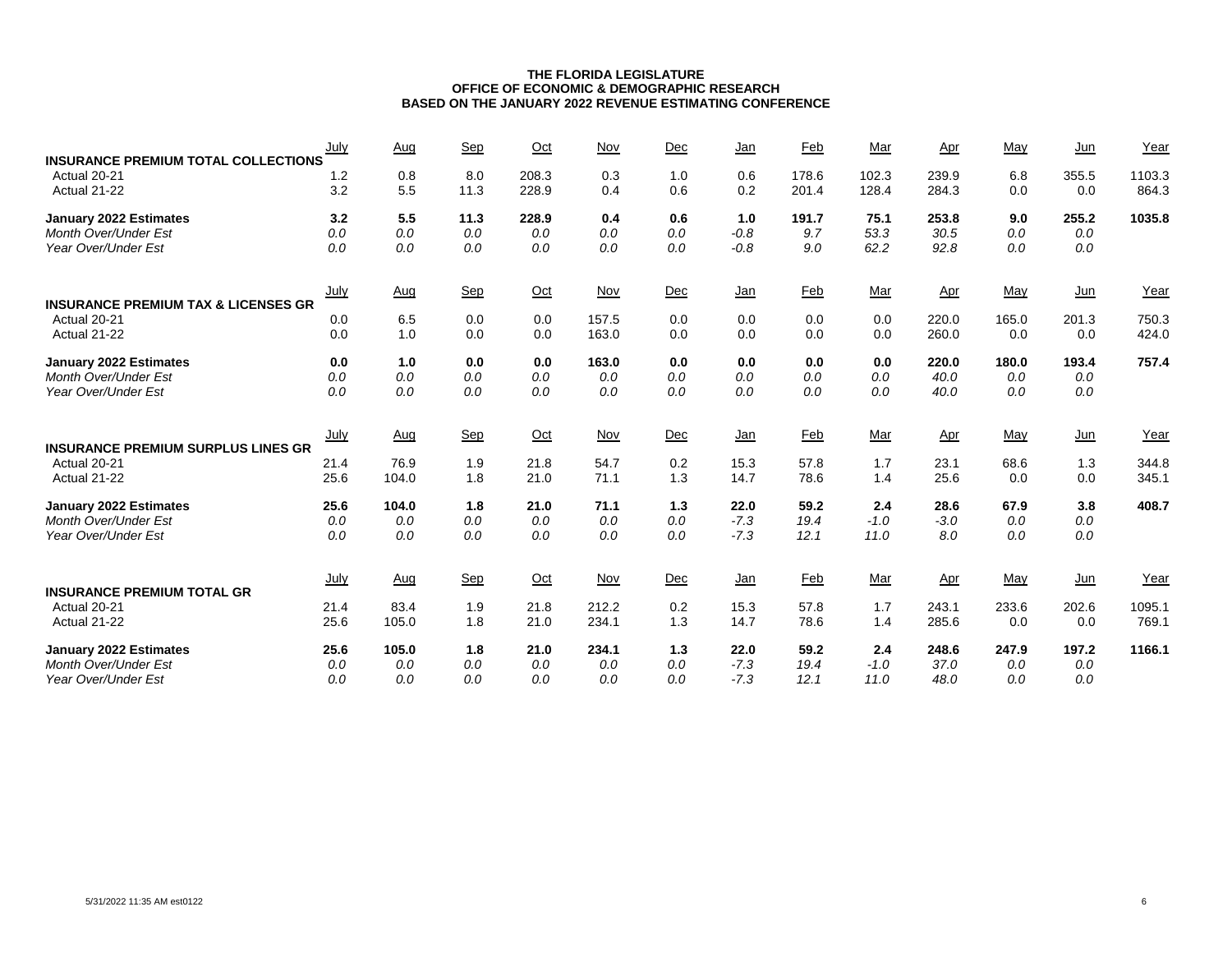| <b>INTANGIBLES C COLLECTIONS</b>           | July         | Aug          | Sep          | Oct          | <b>Nov</b>   | Dec          | <u>Jan</u>   | <b>Feb</b>   | Mar          | <u>Apr</u>   | May         | <u>Jun</u>  | Year           |
|--------------------------------------------|--------------|--------------|--------------|--------------|--------------|--------------|--------------|--------------|--------------|--------------|-------------|-------------|----------------|
| Actual 20-21<br>Actual 21-22               | 46.7<br>74.3 | 45.6<br>69.0 | 60.9<br>66.1 | 48.8<br>70.7 | 51.9<br>71.9 | 65.5<br>75.7 | 56.8<br>76.7 | 55.0<br>56.2 | 66.9<br>72.4 | 64.8<br>72.6 | 63.3<br>0.0 | 75.2<br>0.0 | 701.6<br>705.6 |
| <b>January 2022 Estimates</b>              | 74.3         | 69.0         | 66.1         | 70.7         | 71.9         | 75.7         | 65.9         | 36.6         | 40.4         | 37.5         | 36.8        | 47.8        | 692.7          |
| Month Over/Under Est                       | 0.0          | 0.0          | 0.0          | 0.0          | 0.0          | 0.0          | 10.8         | 19.6         | 32.0         | 35.1         | 0.0         | 0.0         |                |
| Year Over/Under Est                        | 0.0          | 0.0          | 0.0          | 0.0          | 0.0          | 0.0          | 10.8         | 30.4         | 62.3         | 97.4         | 0.0         | 0.0         |                |
|                                            | <u>July</u>  | <b>Aug</b>   | Sep          | $Oct$        | <u>Nov</u>   | Dec          | $Jan$        | <b>Feb</b>   | Mar          | <u>Apr</u>   | <u>May</u>  | $Jun$       | Year           |
| <b>COUNTIES' MEDICAID SHARE</b>            |              |              |              |              |              |              |              |              |              |              |             |             |                |
| Actual 20-21<br>Actual 21-22               | 25.7<br>26.7 | 24.7<br>24.2 | 25.7<br>23.8 | 26.1<br>24.2 | 20.6<br>24.2 | 30.8<br>24.4 | 25.9<br>20.7 | 24.9<br>27.7 | 25.6<br>24.7 | 21.4<br>24.3 | 25.0<br>0.0 | 27.7<br>0.0 | 304.0<br>244.9 |
| <b>January 2022 Estimates</b>              | 26.7         | 24.2         | 23.8         | 24.2         | 24.2         | 24.4         | 24.0         | 23.9         | 24.0         | 23.9         | 24.0        | 23.9        | 291.2          |
| <b>Month Over/Under Est</b>                | 0.0          | 0.0          | 0.0          | 0.0          | 0.0          | 0.0          | $-3.3$       | 3.8          | 0.7          | 0.4          | 0.0         | 0.0         |                |
| Year Over/Under Est                        | 0.0          | 0.0          | 0.0          | 0.0          | 0.0          | 0.0          | $-3.3$       | 0.5          | 1.2          | 1.6          | 0.0         | 0.0         |                |
|                                            | <u>July</u>  | <u>Aug</u>   | Sep          | $Oct$        | Nov          | Dec          | <u>Jan</u>   | <b>Feb</b>   | <u>Mar</u>   | <u>Apr</u>   | May         | $Jun$       | Year           |
| <b>OTHER TAXES, LICENSES &amp; FEES GR</b> |              |              |              |              |              |              |              |              |              |              |             |             |                |
| Actual 20-21<br>Actual 21-22               | 3.1<br>2.8   | 2.8          | 2.5<br>3.4   | 2.4<br>3.0   | 2.2          | 2.3          | 5.3          | 2.8<br>2.3   | 3.1          | 6.4          | 6.3<br>0.0  | 8.2<br>0.0  | 47.4           |
|                                            |              | 3.9          |              |              | 1.9          | 3.2          | 10.6         |              | 6.9          | 3.8          |             |             | 41.8           |
| <b>January 2022 Estimates</b>              | 2.8          | 3.9          | 3.4          | 3.0          | 1.9          | 3.2          | 5.8          | 2.9          | 3.4          | 3.4          | 3.9         | 4.7         | 42.5           |
| Month Over/Under Est                       | 0.0          | 0.0          | 0.0          | 0.0          | 0.0          | $0.0\,$      | 4.7          | $-0.7$       | 3.5          | 0.4          | 0.0         | 0.0         |                |
| Year Over/Under Est                        | 0.0          | 0.0          | 0.0          | 0.0          | 0.0          | 0.0          | 4.7          | 4.0          | 7.5          | 7.9          | 0.0         | 0.0         |                |
| OTHER NONOPERATING REVENUES GR             | July         | Aug          | Sep          | $Oct$        | <b>Nov</b>   | Dec          | <u>Jan</u>   | <b>Feb</b>   | <u>Mar</u>   | <u>Apr</u>   | May         | $Jun$       | Year           |
| Actual 20-21                               | 18.3         | 11.2         | 11.3         | 17.5         | 15.8         | 20.1         | 18.1         | 7.3          | 12.3         | 16.1         | 10.6        | 35.3        | 193.9          |
| Actual 21-22                               | 14.6         | 10.0         | 8.7          | 20.4         | 5.1          | 11.3         | 16.2         | 11.1         | 8.4          | 6.8          | 0.0         | 0.0         | 112.7          |
| <b>January 2022 Estimates</b>              | 14.6         | 10.0         | 8.7          | 20.4         | 5.1          | 11.3         | 15.5         | 8.1          | 10.9         | 12.7         | 11.1        | 11.0        | 139.5          |
| Month Over/Under Est                       | 0.0          | 0.0          | 0.0          | 0.0          | 0.0          | 0.0          | 0.6          | 3.0          | $-2.5$       | $-5.9$       | 0.0         | 0.0         |                |
| Year Over/Under Est                        | 0.0          | 0.0          | 0.0          | 0.0          | 0.0          | 0.0          | 0.6          | 3.6          | 1.1          | $-4.7$       | 0.0         | 0.0         |                |
|                                            | <u>July</u>  | Aug          | <b>Sep</b>   | $Oct$        | <b>Nov</b>   | <u>Dec</u>   | <u>Jan</u>   | <b>Feb</b>   | Mar          | <u>Apr</u>   | May         | $Jun$       | Year           |
| <b>OTHER TOTAL GR</b>                      |              |              |              |              |              |              |              |              |              |              |             |             |                |
| Actual 20-21                               | 21.4         | 14.0         | 13.7         | 19.9         | 18.0         | 22.4         | 23.4         | 10.1         | 15.5         | 22.4         | 16.9        | 43.5        | 241.2          |
| Actual 21-22                               | 17.5         | 13.9         | 12.2         | 23.4         | 7.0          | 14.5         | 26.7         | 13.3         | 15.3         | 10.6         | 0.0         | 0.0         | 154.5          |
| <b>January 2022 Estimates</b>              | 17.5         | 13.9         | 12.2         | 23.4         | 7.0          | 14.5         | 21.4         | 11.0         | 14.3         | 16.1         | 15.0        | 15.7        | 182.0          |
| Month Over/Under Est                       | 0.0          | 0.0          | 0.0          | 0.0          | 0.0          | 0.0          | 5.4          | 2.3          | 1.0          | $-5.5$       | 0.0         | 0.0         |                |
| Year Over/Under Est                        | 0.0          | 0.0          | 0.0          | 0.0          | 0.0          | 0.0          | 5.4          | 7.7          | 8.6          | 3.2          | 0.0         | 0.0         |                |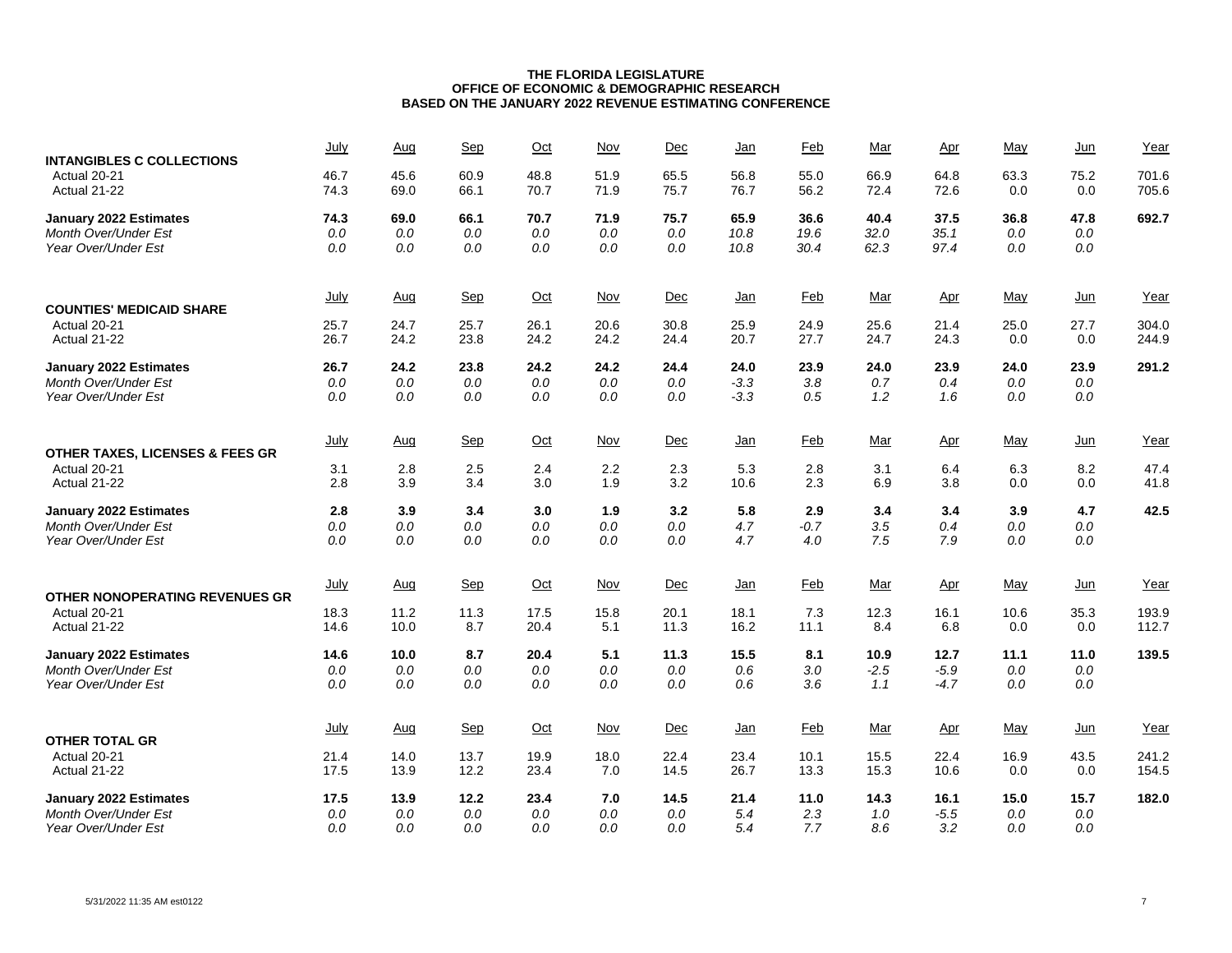| <b>PARI-MUTUEL</b>                                  | July         | Aug        | Sep        | $Oct$      | Nov        | Dec        | <u>Jan</u> | Feb        | Mar        | $_{\Delta \text{pr}}$ | May        | Jun        | Year           |
|-----------------------------------------------------|--------------|------------|------------|------------|------------|------------|------------|------------|------------|-----------------------|------------|------------|----------------|
| Actual 20-21                                        | 0.4          | 0.5        | 5.5        | 0.5        | 0.6        | 4.5        | 0.6        | 0.7        | 1.6        | 0.7                   | 0.8        | 0.8        | 17.2           |
| Actual 21-22                                        | 0.8          | 0.8        | 5.7        | 0.7        | 0.8        | 0.8        | 0.8        | 0.8        | 0.8        | 0.9                   | 0.0        | 0.0        | 12.9           |
| <b>January 2022 Estimates</b>                       | 0.8          | 0.8        | 5.7        | 0.7        | 0.8        | 0.8        | 0.7        | 0.7        | 0.7        | 0.7                   | 0.7        | 0.7        | 13.8           |
| Month Over/Under Est                                | 0.0          | 0.0        | 0.0        | 0.0        | 0.0        | 0.0        | 0.1        | 0.1        | 0.1        | 0.2                   | 0.0        | 0.0        |                |
| Year Over/Under Est                                 | 0.0          | $0.0\,$    | $0.0\,$    | 0.0        | $0.0\,$    | $0.0\,$    | 0.1        | 0.2        | 0.4        | 0.6                   | $0.0\,$    | $0.0\,$    |                |
|                                                     | July         | Aug        | Sep        | $Oct$      | $Nov$      | Dec        | <u>Jan</u> | Feb        | Mar        | Apr                   | May        | $Jun$      | Year           |
| <b>REFUNDS - CORPORATE</b><br>Actual 20-21          |              | 18.9       | 30.4       | 23.2       | 32.1       | 44.6       | 130.3      | 22.6       | 13.0       | 12.3                  | 16.8       | 11.3       |                |
| Actual 21-22                                        | 25.4<br>16.9 | 5.6        | 16.0       | 9.7        | 16.4       | 84.0       | 56.0       | 6.2        | 7.9        | 605.1                 | 0.0        | 0.0        | 380.9<br>823.9 |
| <b>January 2022 Estimates</b>                       | 16.9         | 5.6        | 16.0       | 9.7        | 16.4       | 84.0       | 92.7       | 36.2       | 23.5       | 654.9                 | 35.9       | 50.6       | 1042.5         |
| Month Over/Under Est                                | $0.0\,$      | 0.0        | 0.0        | $0.0\,$    | $0.0\,$    | 0.0        | $-36.7$    | $-30.0$    | $-15.6$    | $-49.8$               | 0.0        | 0.0        |                |
| Year Over/Under Est                                 | 0.0          | 0.0        | 0.0        | 0.0        | 0.0        | 0.0        | $-36.7$    | $-66.7$    | $-82.2$    | $-132.0$              | 0.0        | 0.0        |                |
|                                                     | July         | <u>Aug</u> | Sep        | $Oct$      | <b>Nov</b> | Dec        | <u>Jan</u> | <b>Feb</b> | Mar        | <u>Apr</u>            | May        | $Jun$      | Year           |
| <b>REFUNDS - INSURANCE PREM TAX</b><br>Actual 20-21 | 22.3         | 5.7        | 3.8        | 0.6        | 1.5        | 0.7        | 1.1        | 2.9        | 0.7        | 3.0                   | 0.1        | 1.3        | 43.7           |
| Actual 21-22                                        | 19.8         | 4.9        | 0.7        | 0.1        | 11.5       | 0.2        | 0.5        | 0.0        | 0.1        | 3.5                   | 0.0        | 0.0        | 41.2           |
| <b>January 2022 Estimates</b>                       | 19.8         | 4.9        | 0.7        | 0.1        | 11.5       | 0.2        | 0.0        | 0.0        | 0.0        | 0.0                   | 0.0        | $-5.4$     | 31.7           |
| <b>Month Over/Under Est</b>                         | 0.0          | 0.0        | 0.0        | 0.0        | $0.0\,$    | 0.0        | 0.5        | 0.0        | 0.1        | 3.5                   | 0.0        | $0.0\,$    |                |
| Year Over/Under Est                                 | 0.0          | 0.0        | 0.0        | 0.0        | 0.0        | 0.0        | 0.5        | 0.5        | 0.5        | 4.1                   | 0.0        | 0.0        |                |
|                                                     | July         | Aug        | Sep        | $Oct$      | $Nov$      | Dec        | <u>Jan</u> | <b>Feb</b> | Mar        | Apr                   | May        | $Jun$      | Year           |
| <b>REFUNDS - OTHER</b><br>Actual 20-21              | 1.0          |            |            | 0.5        | 1.1        |            |            | 0.1        | 0.0        |                       | 0.0        | 0.1        |                |
| Actual 21-22                                        | 0.4          | 0.2<br>0.1 | 0.1<br>0.2 | 0.3        | 0.3        | 0.3<br>0.1 | 0.3<br>0.2 | 0.4        | 0.1        | 0.2<br>0.2            | 0.0        | 0.0        | 4.0<br>2.2     |
| January 2022 Estimates                              | 0.4          | 0.1        | 0.2        | 0.3        | 0.3        | 0.1        | 0.4        | 0.2        | 0.2        | 0.5                   | 0.1        | 0.3        | 3.0            |
| Month Over/Under Est                                | $0.0\,$      | 0.0        | $0.0\,$    | $0.0\,$    | 0.0        | 0.0        | $-0.2$     | 0.2        | $-0.1$     | $-0.3$                | 0.0        | $0.0\,$    |                |
| Year Over/Under Est                                 | 0.0          | 0.0        | 0.0        | 0.0        | 0.0        | 0.0        | $-0.2$     | 0.1        | 0.0        | $-0.4$                | 0.0        | 0.0        |                |
|                                                     | <u>July</u>  | <u>Aug</u> | Sep        | $Oct$      | Nov        | Dec        | <u>Jan</u> | <b>Feb</b> | Mar        | Apr                   | May        | $Jun$      | Year           |
| <b>REFUNDS - SALES TAX</b>                          |              |            |            |            |            |            |            |            |            |                       |            |            |                |
| Actual 20-21                                        | 9.3          | 7.5        | 9.3        | 7.8        | 5.1        | 6.3        | 5.0        | 8.2        | 6.1        | 10.9                  | 6.3        | 20.3       | 102.1          |
| Actual 21-22                                        | 25.2         | 8.6        | 9.9        | 5.3        | 5.3        | 8.2        | 7.6        | 7.8        | 6.8        | 7.6                   | 0.0        | 0.0        | 92.3           |
| <b>January 2022 Estimates</b>                       | 25.2         | 8.6        | 9.9        | 5.3        | 5.3        | 8.2        | 5.8        | 5.8        | 5.8        | 5.8                   | 5.8        | 5.6        | 97.1           |
| Month Over/Under Est<br>Year Over/Under Est         | 0.0<br>0.0   | 0.0<br>0.0 | 0.0<br>0.0 | 0.0<br>0.0 | 0.0<br>0.0 | 0.0<br>0.0 | 1.8<br>1.8 | 2.0<br>3.8 | 1.0<br>4.8 | 1.8<br>6.6            | 0.0<br>0.0 | 0.0<br>0.0 |                |
|                                                     |              |            |            |            |            |            |            |            |            |                       |            |            |                |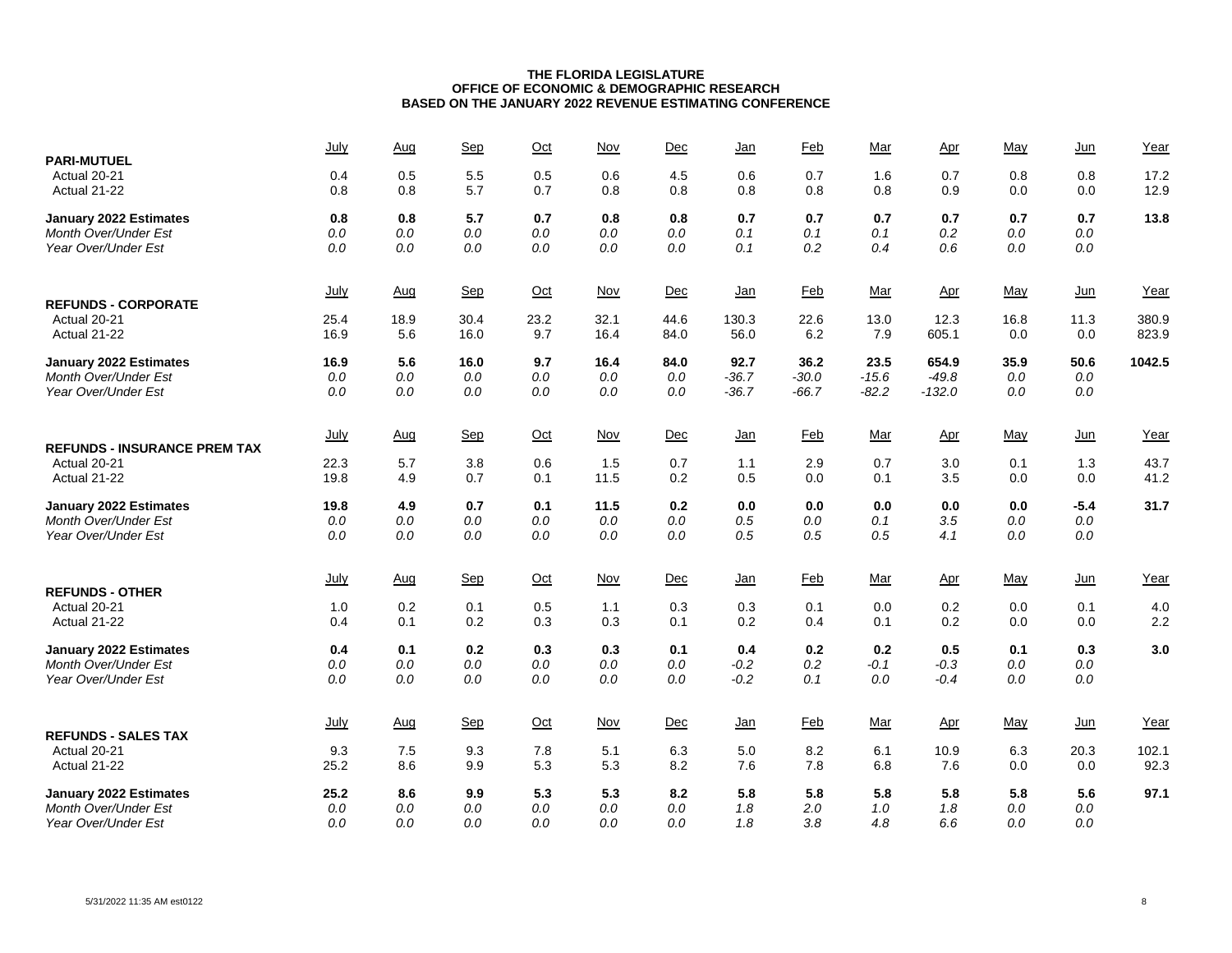| <b>REFUNDS - TOTAL</b>                                      | July         | Aug          | Sep          | $Oct$        | Nov          | Dec          | <u>Jan</u>    | Feb          | Mar          | $_{\Delta \text{pr}}$ | May         | $Jun$       | Year           |
|-------------------------------------------------------------|--------------|--------------|--------------|--------------|--------------|--------------|---------------|--------------|--------------|-----------------------|-------------|-------------|----------------|
| Actual 20-21<br>Actual 21-22                                | 58.1<br>62.2 | 32.3<br>19.3 | 43.6<br>26.8 | 32.2<br>15.4 | 39.8<br>33.4 | 52.0<br>92.5 | 136.7<br>64.3 | 33.8<br>14.4 | 19.9<br>14.9 | 26.4<br>616.5         | 23.2<br>0.0 | 33.0<br>0.0 | 530.8<br>959.6 |
| January 2022 Estimates                                      | 62.2         | 19.3         | 26.8         | 15.4         | 33.4         | 92.5         | 98.9          | 42.2         | 29.5         | 661.2                 | 41.8        | 51.2        | 1174.3         |
| Month Over/Under Est                                        | $0.0$        | 0.0          | $0.0$        | 0.0          | $0.0$        | 0.0          | $-34.6$       | $-27.8$      | $-14.6$      | $-44.7$               | 0.0         | $0.0\,$     |                |
| Year Over/Under Est                                         | 0.0          | 0.0          | 0.0          | 0.0          | 0.0          | 0.0          | $-34.6$       | $-62.4$      | $-77.0$      | $-121.7$              | 0.0         | $0.0\,$     |                |
|                                                             | July         | Aug          | Sep          | $Oct$        | Nov          | Dec          | <u>Jan</u>    | Feb          | Mar          | <u>Apr</u>            | May         | Jun         | Year           |
| <b>SERVICE CHARGE - CIG TF &amp; ABT TF</b><br>Actual 20-21 | 0.8          | 8.9          | 6.8          | 8.0          | 6.4          | 6.8          | 8.0           | 7.6          | 5.1          | 6.4                   | 7.2         | 17.3        | 89.3           |
| Actual 21-22                                                | 2.0          | 8.2          | 5.9          | 6.8          | 9.1          | 6.5          | 8.1           | 7.6          | 5.4          | 7.9                   | 0.0         | 0.0         | 67.5           |
| January 2022 Estimates                                      | 2.0          | 8.2          | 5.9          | 6.8          | 9.1          | 6.5          | 7.1           | 8.1          | 5.6          | 8.1                   | 7.5         | 13.3        | 88.2           |
| Month Over/Under Est                                        | 0.0          | 0.0          | $0.0$        | 0.0          | 0.0          | 0.0          | 1.0           | $-0.5$       | $-0.2$       | $-0.2$                | 0.0         | $0.0\,$     |                |
| Year Over/Under Est                                         | 0.0          | 0.0          | 0.0          | 0.0          | 0.0          | 0.0          | 1.0           | 0.5          | 0.2          | 0.1                   | 0.0         | 0.0         |                |
|                                                             | <u>July</u>  | Aug          | Sep          | Oct          | <u>Nov</u>   | Dec          | <u>Jan</u>    | <b>Feb</b>   | <u>Mar</u>   | <u>Apr</u>            | <u>May</u>  | <u>Jun</u>  | Year           |
| <b>SERVICE CHARGE - DOC STAMP</b>                           |              |              |              |              |              |              |               |              |              |                       |             |             |                |
| Actual 20-21<br>Actual 21-22                                | 12.9<br>21.1 | 14.6<br>22.9 | 15.0<br>22.1 | 16.8<br>21.5 | 14.0<br>19.9 | 19.9<br>25.1 | 19.1<br>30.4  | 15.3<br>18.5 | 19.2<br>21.7 | 22.8<br>27.7          | 22.1<br>0.0 | 27.3<br>0.0 | 219.1<br>230.9 |
| January 2022 Estimates                                      | 21.1         | 22.9         | 22.1         | 21.5         | 19.9         | 25.1         | 25.7          | 13.4         | 14.2         | 13.9                  | 14.0        | 23.6        | 237.4          |
| <b>Month Over/Under Est</b>                                 | 0.0          | 0.0          | 0.0          | 0.0          | 0.0          | 0.0          | 4.7           | 5.1          | 7.5          | 13.8                  | 0.0         | 0.0         |                |
| Year Over/Under Est                                         | 0.0          | 0.0          | 0.0          | 0.0          | 0.0          | 0.0          | 4.7           | 9.8          | 17.3         | 31.1                  | 0.0         | 0.0         |                |
| <b>SERVICE CHARGE - MOTOR FUEL</b>                          | July         | <b>Aug</b>   | Sep          | $Oct$        | $Nov$        | Dec          | <u>Jan</u>    | <b>Feb</b>   | <u>Mar</u>   | Apr                   | May         | $Jun$       | Year           |
| Actual 20-21                                                | 2.3          | 3.0          | 3.0          | 3.1          | 3.0          | 3.2          | 3.1           | 3.2          | 3.3          | 3.1                   | 3.5         | 3.8         | 37.5           |
| Actual 21-22                                                | 3.9          | 3.4          | 3.5          | 3.7          | 3.4          | 3.5          | 3.3           | 0.0          | 7.2          | 3.7                   | 0.0         | 0.0         | 35.7           |
| January 2022 Estimates                                      | 3.9          | 3.4          | 3.5          | 3.7          | 3.4          | 3.5          | 3.4           | 3.7          | 3.8          | 3.5                   | 3.8         | 3.3         | 43.0           |
| Month Over/Under Est                                        | 0.0          | 0.0          | 0.0          | 0.0          | 0.0          | 0.0          | $-0.1$        | $-3.7$       | 3.4          | 0.2                   | 0.0         | $0.0\,$     |                |
| Year Over/Under Est                                         | 0.0          | 0.0          | 0.0          | 0.0          | 0.0          | 0.0          | -0.1          | $-3.8$       | $-0.4$       | $-0.2$                | 0.0         | 0.0         |                |
|                                                             | July         | Aug          | Sep          | $Oct$        | <b>Nov</b>   | Dec          | <u>Jan</u>    | <b>Feb</b>   | Mar          | Apr                   | May         | $Jun$       | Year           |
| <b>SERVICE CHARGE - PARI MUTUEL</b>                         | 0.0          |              | 0.0          | 0.8          | 0.0          |              | 1.0           | 0.0          | 0.0          |                       | 0.0         | 0.0         |                |
| Actual 20-21<br>Actual 21-22                                | 0.3          | 0.3<br>0.0   | 0.0          | 0.0          | 1.1          | 0.0<br>0.0   | 0.9           | 0.0          | 0.0          | 0.3<br>0.6            | 0.0         | 0.0         | 2.4<br>2.9     |
| January 2022 Estimates                                      | 0.3          | 0.0          | 0.0          | 0.0          | 1.1          | 0.0          | 0.9           | 0.0          | 0.0          | 0.3                   | 0.0         | 0.0         | 2.6            |
| <b>Month Over/Under Est</b>                                 | 0.0          | 0.0          | 0.0          | 0.0          | 0.0          | 0.0          | 0.0           | 0.0          | 0.0          | 0.3                   | 0.0         | 0.0         |                |
| Year Over/Under Est                                         | 0.0          | 0.0          | 0.0          | 0.0          | 0.0          | 0.0          | 0.0           | 0.0          | 0.0          | 0.3                   | 0.0         | 0.0         |                |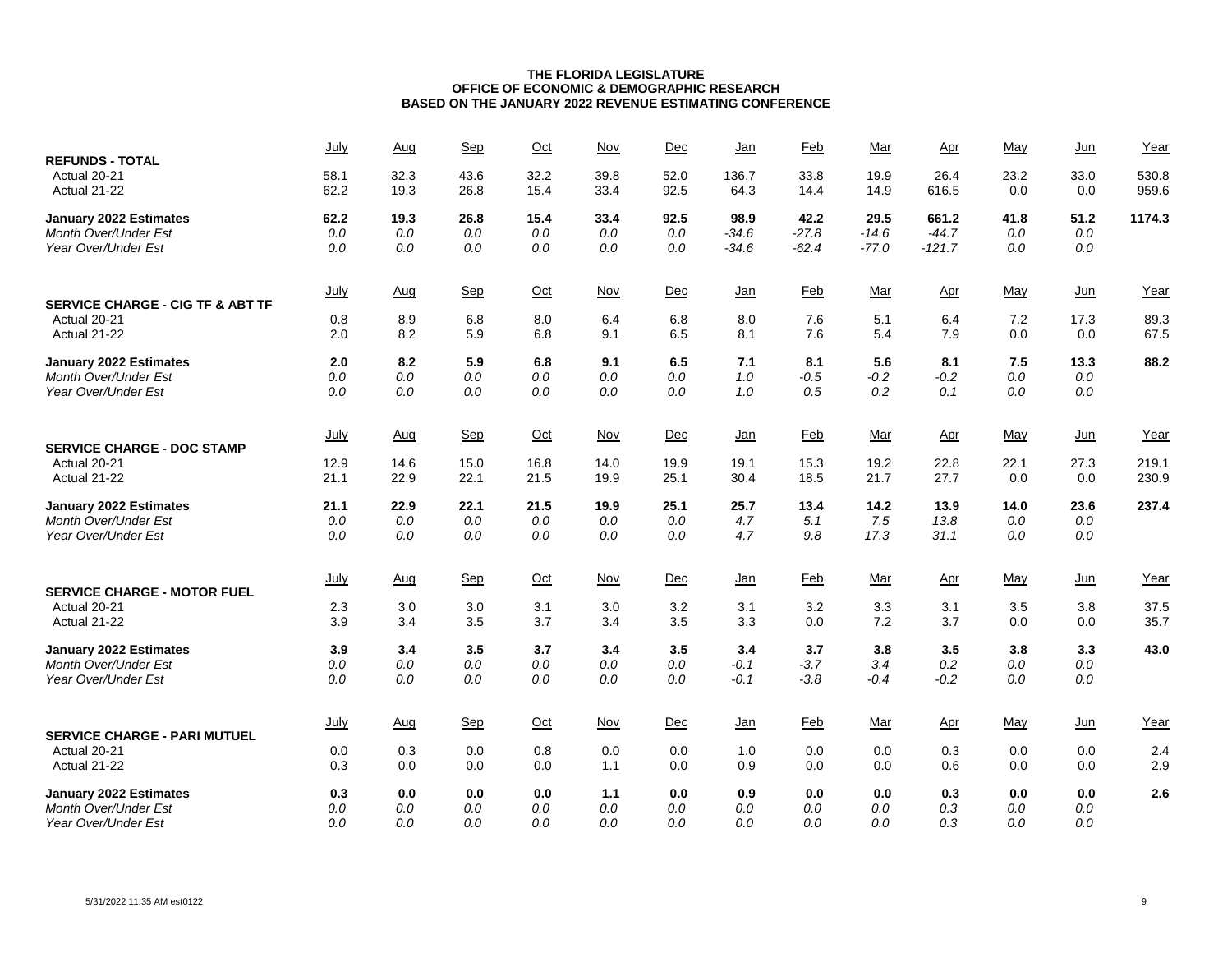| <b>SERVICE CHARGE - DFS TRUST FUNDS</b>                      | July         | Aug        | Sep            | Oct        | Nov            | Dec            | <u>Jan</u>       | Feb           | Mar           | Apr           | May        | $Jun$          | Year         |
|--------------------------------------------------------------|--------------|------------|----------------|------------|----------------|----------------|------------------|---------------|---------------|---------------|------------|----------------|--------------|
| Actual 20-21<br>Actual 21-22                                 | 6.8<br>7.6   | 0.0<br>0.0 | 0.0<br>0.0     | 0.0<br>0.0 | 5.7<br>7.0     | 0.0<br>0.0     | 6.8<br>0.0       | 0.0<br>7.2    | 0.0<br>0.0    | 0.0<br>0.0    | 7.3<br>0.0 | 0.0<br>0.0     | 26.6<br>21.7 |
| <b>January 2022 Estimates</b><br><b>Month Over/Under Est</b> | 7.6<br>$0.0$ | 0.0<br>0.0 | 0.0<br>$0.0$   | 0.0<br>0.0 | 7.0<br>0.0     | 0.0<br>0.0     | 6.2<br>$-6.2$    | 0.0<br>7.2    | 0.0<br>0.0    | 6.1<br>$-6.1$ | 0.0<br>0.0 | 0.0<br>$0.0\,$ | 26.8         |
| Year Over/Under Est                                          | $0.0$        | 0.0        | 0.0            | 0.0        | 0.0            | 0.0            | $-6.2$           | 1.0           | 1.0           | $-5.1$        | 0.0        | $0.0\,$        |              |
| <b>SERVICE CHARGE - OTHER</b>                                | July         | <u>Aug</u> | <b>Sep</b>     | $Oct$      | <b>Nov</b>     | Dec            | <u>Jan</u>       | <b>Feb</b>    | Mar           | <u>Apr</u>    | May        | $Jun$          | Year         |
| Actual 20-21                                                 | 29.5         | 9.7        | 2.4            | 16.6       | 21.1           | 2.8            | 24.0             | 14.8          | 2.8           | 25.1          | 14.9       | $-1.1$         | 162.5        |
| Actual 21-22                                                 | 29.7         | 20.3       | 3.2            | 26.2       | 14.7           | 3.0            | 27.5             | 9.9           | 5.2           | 22.6          | 0.0        | 0.0            | 162.3        |
| January 2022 Estimates                                       | 29.7         | 20.3       | 3.2            | 26.2       | 14.7           | 3.0            | 33.1             | 6.7           | 3.2           | 21.9          | 13.1       | 2.2            | 177.3        |
| Month Over/Under Est<br>Year Over/Under Est                  | $0.0$<br>0.0 | 0.0<br>0.0 | $0.0\,$<br>0.0 | 0.0<br>0.0 | $0.0\,$<br>0.0 | $0.0\,$<br>0.0 | $-5.6$<br>$-5.6$ | 3.2<br>$-2.4$ | 2.0<br>$-0.4$ | 0.7<br>0.3    | 0.0<br>0.0 | 0.0<br>$0.0\,$ |              |
|                                                              |              |            |                |            |                |                |                  |               |               |               |            |                |              |
|                                                              | <u>July</u>  | Aug        | Sep            | $Oct$      | <b>Nov</b>     | Dec            | <u>Jan</u>       | <b>Feb</b>    | <u>Mar</u>    | <u>Apr</u>    | <u>May</u> | <u>Jun</u>     | Year         |
| <b>TOTAL SERVICE CHARGE TO GR</b><br>Actual 20-21            | 52.3         | 36.4       | 27.3           | 45.2       | 50.2           | 32.7           | 61.9             | 40.9          | 30.4          | 57.7          | 54.9       | 47.3           | 537.3        |
| Actual 21-22                                                 | 64.5         | 54.9       | 34.8           | 58.1       | 55.3           | 38.1           | 70.2             | 43.1          | 39.4          | 62.6          | 0.0        | 0.0            | 520.9        |
| January 2022 Estimates                                       | 64.5         | 54.9       | 34.8           | 58.1       | 55.3           | 38.1           | 76.4             | 31.9          | 26.8          | 53.7          | 38.4       | 42.5           | 575.3        |
| Month Over/Under Est                                         | 0.0          | 0.0        | 0.0            | 0.0        | 0.0            | 0.0            | $-6.2$           | 11.2          | 12.6          | 8.8           | 0.0        | 0.0            |              |
| Year Over/Under Est                                          | 0.0          | 0.0        | 0.0            | 0.0        | 0.0            | 0.0            | $-6.2$           | 5.0           | 17.6          | 26.5          | 0.0        | 0.0            |              |
|                                                              | July         | Aug        | Sep            | $Oct$      | $Nov$          | Dec            | <u>Jan</u>       | <b>Feb</b>    | Mar           | <u>Apr</u>    | May        | $Jun$          | Year         |
| <b>SEVERANCE - SOLID MINERALS</b><br>Actual 20-21            | 0.0          | 0.0        | 6.0            | 0.0        | 0.0            | 6.2            | 0.0              | 0.0           | 5.6           | 4.9           | 0.0        | 5.6            | 28.3         |
| Actual 21-22                                                 | 0.0          | 0.0        | 5.5            | 0.0        | 0.0            | 4.6            | 0.8              | 0.0           | 5.2           | 4.6           | 0.0        | 0.0            | 20.6         |
| January 2022 Estimates                                       | 0.0          | 0.0        | 5.5            | 0.0        | 0.0            | 4.6            | 0.0              | 0.0           | 4.8           | 5.4           | 0.0        | 5.1            | 25.4         |
| Month Over/Under Est                                         | 0.0          | 0.0        | 0.0            | 0.0        | 0.0            | 0.0            | 0.8              | 0.0           | 0.4           | $-0.8$        | 0.0        | 0.0            |              |
| Year Over/Under Est                                          | 0.0          | 0.0        | 0.0            | 0.0        | 0.0            | 0.0            | 0.8              | 0.8           | 1.2           | 0.4           | 0.0        | 0.0            |              |
|                                                              | July         | Aug        | Sep            | $Oct$      | Nov            | Dec            | <u>Jan</u>       | <b>Feb</b>    | Mar           | Apr           | May        | $Jun$          | Year         |
| <b>SEVERANCE - OIL &amp; GAS</b>                             |              |            |                |            |                |                |                  |               |               |               |            |                |              |
| Actual 20-21<br>Actual 21-22                                 | 0.1<br>0.1   | 0.1<br>0.2 | 0.1<br>0.1     | 0.1<br>0.2 | 0.1<br>0.3     | 0.1<br>0.3     | 0.1<br>0.2       | 0.1<br>0.2    | 0.1<br>0.3    | 0.1<br>0.6    | 0.1<br>0.0 | 0.1<br>0.0     | 1.2<br>2.5   |
|                                                              |              |            |                |            |                |                |                  |               |               |               |            |                |              |
| <b>January 2022 Estimates</b><br><b>Month Over/Under Est</b> | 0.1<br>0.0   | 0.2<br>0.0 | 0.1<br>0.0     | 0.2<br>0.0 | 0.3<br>0.0     | 0.3<br>0.0     | 0.2<br>0.0       | 0.2<br>0.0    | 0.2<br>0.1    | 0.1<br>0.5    | 0.2<br>0.0 | 0.1<br>0.0     | 2.2          |
| Year Over/Under Est                                          | 0.0          | 0.0        | 0.0            | 0.0        | 0.0            | 0.0            | 0.0              | 0.0           | 0.1           | 0.6           | 0.0        | 0.0            |              |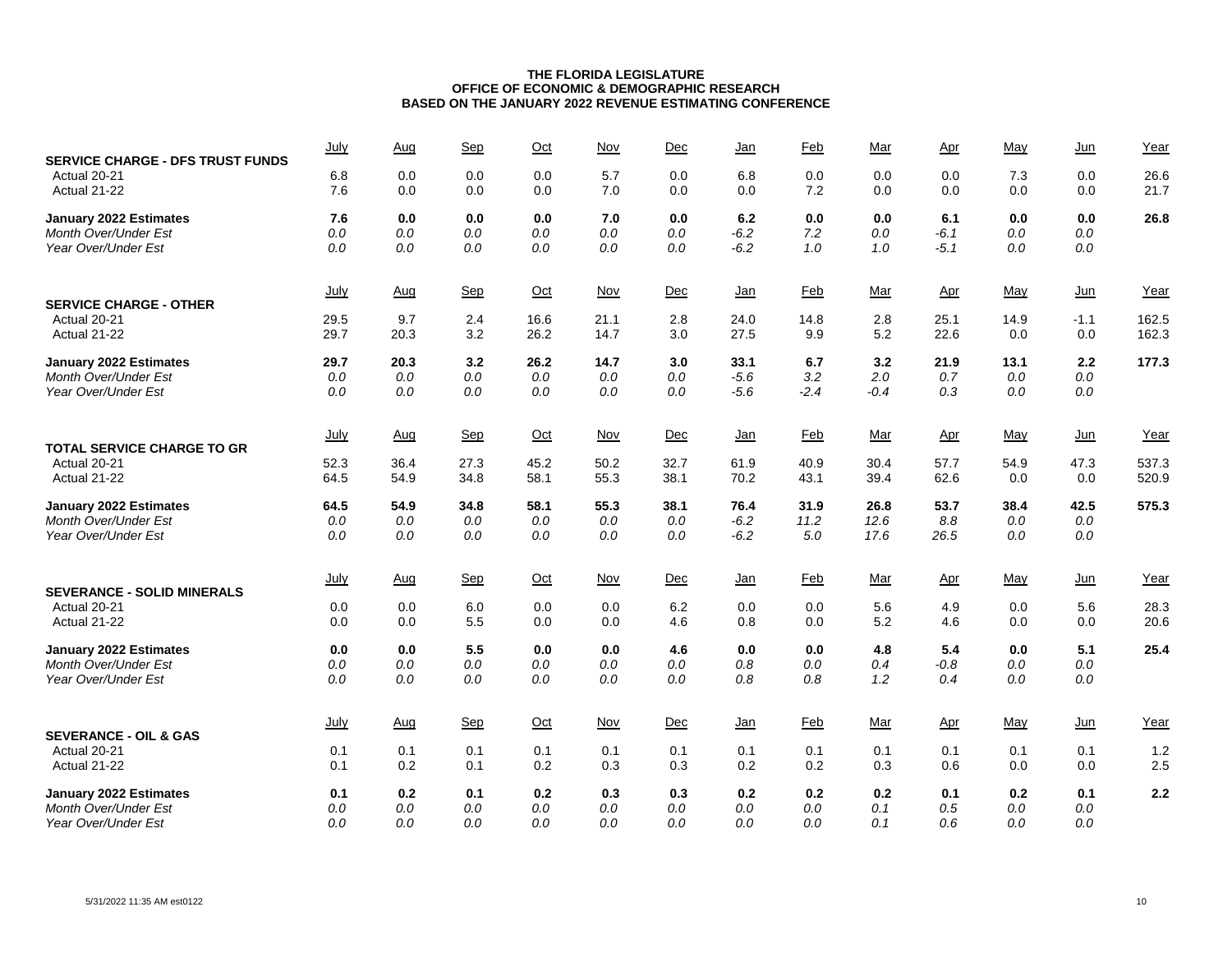| <b>SEVERANCE - TOTAL COLLECTIONS</b> | July           | Aug            | Sep            | Oct            | Nov            | Dec            | <u>Jan</u>      | Feb            | Mar            | Apr             | May          | $Jun$        | Year             |
|--------------------------------------|----------------|----------------|----------------|----------------|----------------|----------------|-----------------|----------------|----------------|-----------------|--------------|--------------|------------------|
| Actual 20-21<br>Actual 21-22         | 0.1<br>0.1     | 0.1<br>0.2     | 6.1<br>5.6     | 0.1<br>0.2     | 0.1<br>0.3     | 6.3<br>4.9     | 0.1<br>1.0      | 0.1<br>0.2     | 5.7<br>5.5     | 5.0<br>5.2      | 0.1<br>0.0   | 5.7<br>0.0   | 29.5<br>23.1     |
| <b>January 2022 Estimates</b>        | 0.1            | 0.2            | 5.6            | 0.2            | 0.3            | 4.9            | 0.2             | 0.2            | 5.0            | 5.5             | 0.2          | 5.2          | 27.6             |
| <b>Month Over/Under Est</b>          | $0.0$          | 0.0            | $0.0\,$        | 0.0            | $0.0$          | 0.0            | 0.8             | 0.0            | 0.5            | $-0.3$          | 0.0          | $0.0\,$      |                  |
| Year Over/Under Est                  | $0.0\,$        | 0.0            | $0.0\,$        | $0.0\,$        | 0.0            | 0.0            | 0.8             | 0.8            | 1.3            | 1.0             | 0.0          | $0.0\,$      |                  |
|                                      | July           | Aug            | <b>Sep</b>     | $Oct$          | Nov            | Dec            | <u>Jan</u>      | Feb            | Mar            | Apr             | May          | $Jun$        | Year             |
| <b>SEVERANCE - TOTAL GR</b>          |                |                |                |                |                |                |                 |                |                |                 |              |              |                  |
| Actual 20-21                         | 2.0            | 0.0            | 0.0            | 2.0            | 0.1            | 0.1            | 2.0             | 0.0            | 0.1            | 1.6             | 1.9          | 0.1          | 9.9              |
| Actual 21-22                         | 1.9            | 0.1            | 0.1            | 1.9            | 0.1            | 0.1            | 1.6             | 0.2            | 0.1            | 1.5             | 0.0          | 0.0          | 7.5              |
| January 2022 Estimates               | 1.9            | 0.1            | 0.1            | 1.9            | 0.1            | 0.1            | 1.6             | 0.1            | 0.1            | 1.6             | 1.8          | 0.1          | 9.4              |
| <b>Month Over/Under Est</b>          | $0.0\,$        | 0.0            | 0.0            | $0.0\,$        | 0.0            | 0.0            | 0.0             | 0.1            | 0.0            | $-0.1$          | 0.0          | 0.0          |                  |
| Year Over/Under Est                  | $0.0\,$        | 0.0            | 0.0            | $0.0\,$        | 0.0            | 0.0            | 0.0             | 0.1            | 0.2            | 0.1             | 0.0          | $0.0\,$      |                  |
|                                      | July           | Aug            | Sep            | $Oct$          | Nov            | Dec            | <u>Jan</u>      | <b>Feb</b>     | Mar            | Apr             | May          | <u>Jun</u>   | Year             |
| <b>SALES TAX - CONS. NON-DUR</b>     |                |                |                |                |                |                |                 |                |                |                 |              |              |                  |
| Actual 20-21<br>Actual 21-22         | 708.7<br>835.5 | 623.0<br>845.5 | 637.1<br>784.2 | 656.5<br>901.5 | 640.0<br>869.7 | 728.3<br>986.1 | 998.1<br>1327.9 | 675.9<br>877.7 | 652.6<br>885.4 | 883.1<br>1138.6 | 791.8<br>0.0 | 784.0<br>0.0 | 8779.0<br>9452.0 |
| January 2022 Estimates               | 835.5          | 845.5          | 784.2          | 901.5          | 869.7          | 1005.3         | 1244.0          | 805.3          | 775.1          | 921.6           | 802.7        | 782.1        | 10572.5          |
| <b>Month Over/Under Est</b>          | $0.0$          | 0.0            | $0.0\,$        | 0.0            | $0.0$          | $-19.2$        | 83.9            | 72.4           | 110.3          | 217.0           | 0.0          | $0.0$        |                  |
| Year Over/Under Est                  | 0.0            | 0.0            | 0.0            | 0.0            | 0.0            | $-19.2$        | 64.7            | 137.1          | 247.4          | 464.3           | 0.0          | 0.0          |                  |
|                                      | July           | Aug            | Sep            | $Oct$          | Nov            | Dec            |                 | <b>Feb</b>     | Mar            |                 | May          | $Jun$        | Year             |
| <b>SALES TAX - TOURISM</b>           |                |                |                |                |                |                | <u>Jan</u>      |                |                | <u>Apr</u>      |              |              |                  |
| Actual 20-21                         | 349.3          | 346.4          | 337.3          | 369.3          | 394.0          | 381.7          | 454.3           | 448.5          | 473.1          | 649.1           | 606.1        | 603.8        | 5412.9           |
| Actual 21-22                         | 645.5          | 649.4          | 534.1          | 532.8          | 593.4          | 608.6          | 678.8           | 635.2          | 696.0          | 840.3           | 0.0          | 0.0          | 6414.1           |
| January 2022 Estimates               | 645.5          | 649.4          | 534.1          | 532.8          | 593.4          | 603.2          | 701.2           | 601.4          | 593.6          | 704.0           | 594.4        | 519.0        | 7272.0           |
| <b>Month Over/Under Est</b>          | $0.0\,$        | 0.0            | $0.0\,$        | 0.0            | $0.0$          | 5.4            | $-22.4$         | 33.8           | 102.4          | 136.3           | 0.0          | 0.0          |                  |
| Year Over/Under Est                  | 0.0            | 0.0            | 0.0            | 0.0            | 0.0            | 5.4            | $-17.0$         | 16.8           | 119.2          | 255.5           | 0.0          | 0.0          |                  |
|                                      | <u>July</u>    | Aug            | Sep            | $Oct$          | Nov            | Dec            | <u>Jan</u>      | <b>Feb</b>     | Mar            | Apr             | May          | $Jun$        | Year             |
| <b>SALES TAX - AUTOMOBILES</b>       |                |                |                |                |                |                |                 |                |                |                 |              |              |                  |
| Actual 20-21                         | 426.7          | 422.1          | 424.3          | 435.6          | 445.7          | 421.7          | 505.6           | 466.4          | 467.2          | 604.8           | 570.8        | 569.4        | 5760.5           |
| Actual 21-22                         | 545.2          | 537.1          | 531.3          | 523.1          | 534.2          | 537.5          | 578.4           | 540.8          | 562.2          | 656.1           | 0.0          | 0.0          | 5545.8           |
| <b>January 2022 Estimates</b>        | 545.2          | 537.1          | 531.3          | 523.1          | 534.2          | 535.2          | 557.2           | 447.6          | 444.3          | 518.6           | 477.5        | 477.3        | 6128.5           |
| <b>Month Over/Under Est</b>          | $0.0$          | 0.0            | 0.0            | 0.0            | $0.0$          | 2.3            | 21.2            | 93.2           | 117.9          | 137.5           | 0.0          | 0.0          |                  |
| Year Over/Under Est                  | 0.0            | 0.0            | 0.0            | 0.0            | 0.0            | 2.3            | 23.5            | 116.7          | 234.7          | 372.1           | 0.0          | 0.0          |                  |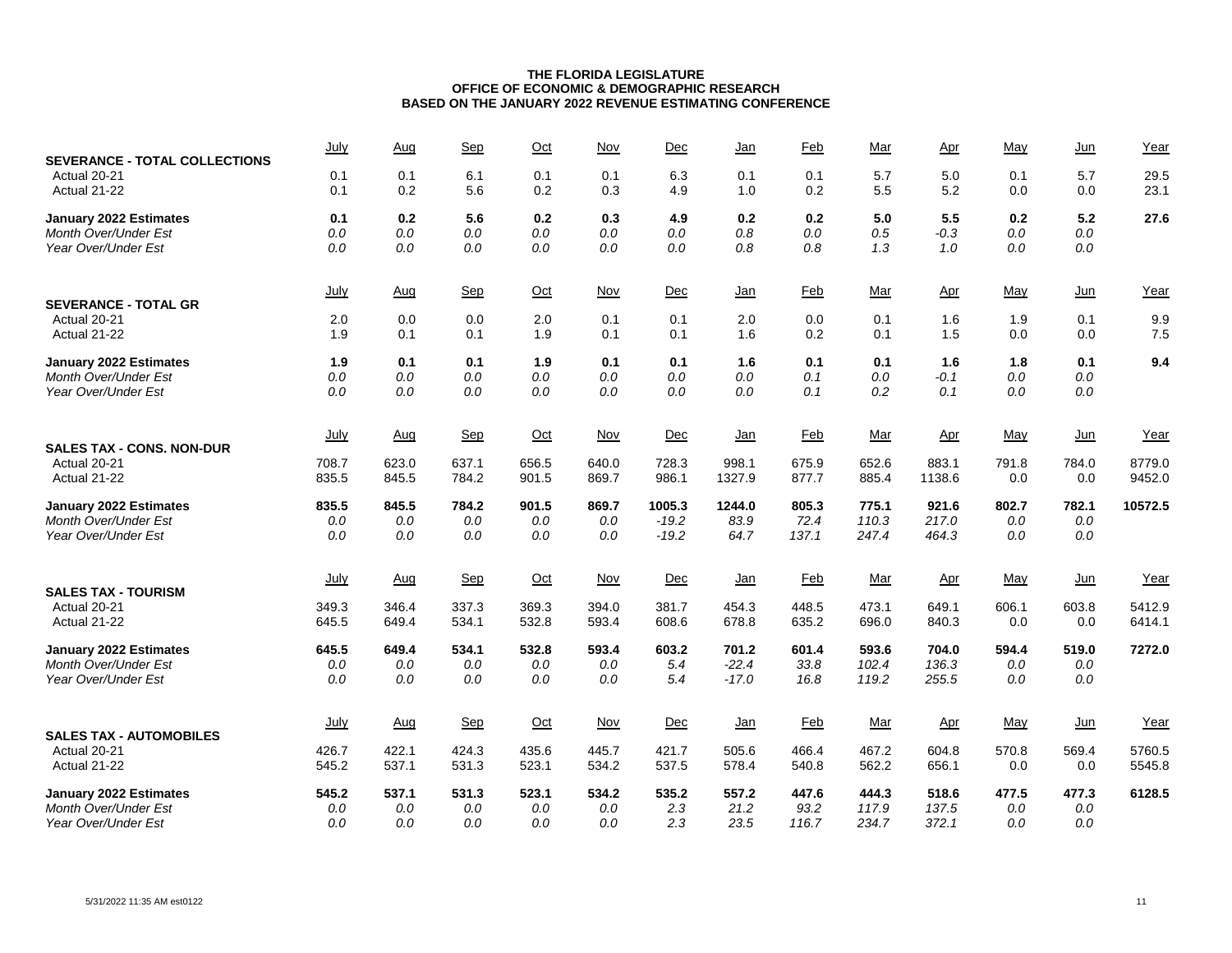| <b>SALES TAX - OTHER DUR</b>  | July             | Aug              | Sep              | $Oct$            | Nov              | Dec              | <u>Jan</u>       | Feb              | Mar              | Apr              | May           | Jun           | Year               |
|-------------------------------|------------------|------------------|------------------|------------------|------------------|------------------|------------------|------------------|------------------|------------------|---------------|---------------|--------------------|
| Actual 20-21<br>Actual 21-22  | 147.4<br>176.0   | 141.1<br>160.9   | 134.4<br>153.2   | 145.1<br>175.2   | 147.9<br>174.4   | 165.2<br>194.1   | 190.7<br>212.9   | 157.0<br>173.3   | 149.6<br>171.4   | 187.4<br>191.7   | 172.5<br>0.0  | 166.3<br>0.0  | 1904.7<br>1783.0   |
| <b>January 2022 Estimates</b> | 176.0            | 160.9            | 153.2            | 175.2            | 174.4            | 193.4            | 222.8            | 165.1            | 152.5            | 168.5            | 152.2         | 135.6         | 2029.7             |
| <b>Month Over/Under Est</b>   | $0.0\,$          | 0.0              | 0.0              | 0.0              | 0.0              | 0.7              | $-9.9$           | 8.2              | 18.9             | 23.2             | 0.0           | 0.0           |                    |
| Year Over/Under Est           | 0.0              | 0.0              | 0.0              | 0.0              | 0.0              | 0.7              | $-9.2$           | $-1.0$           | 17.9             | 41.1             | 0.0           | $0.0\,$       |                    |
|                               | July             | <u>Aug</u>       | <b>Sep</b>       | $Oct$            | Nov              | Dec              | <u>Jan</u>       | <b>Feb</b>       | Mar              | Apr              | May           | $Jun$         | Year               |
| <b>SALES TAX - BUILDING</b>   |                  |                  |                  |                  |                  |                  |                  |                  |                  |                  |               |               |                    |
| Actual 20-21<br>Actual 21-22  | 143.3<br>236.7   | 172.7<br>157.5   | 122.6<br>213.3   | 156.3<br>144.0   | 158.2<br>253.2   | 150.9<br>183.5   | 187.5<br>219.6   | 160.8<br>213.1   | 158.0<br>202.2   | 200.1<br>247.5   | 222.4<br>0.0  | 157.4<br>0.0  | 1990.2<br>2070.6   |
| January 2022 Estimates        | 236.7            | 157.5            | 213.3            | 144.0            | 253.2            | 198.9            | 204.5            | 171.6            | 160.5            | 175.3            | 199.4         | 163.9         | 2278.8             |
| <b>Month Over/Under Est</b>   | 0.0              | 0.0              | 0.0              | 0.0              | 0.0              | $-15.4$          | 15.1             | 41.5             | 41.7             | 72.2             | 0.0           | 0.0           |                    |
| Year Over/Under Est           | 0.0              | 0.0              | 0.0              | 0.0              | 0.0              | $-15.4$          | $-0.3$           | 41.2             | 82.9             | 155.1            | 0.0           | 0.0           |                    |
|                               | <u>July</u>      | Aug              | Sep              | $Oct$            | Nov              | Dec              | <u>Jan</u>       | <b>Feb</b>       | Mar              | <u>Apr</u>       | May           | <u>Jun</u>    | Year               |
| <b>SALES TAX - BUSINESS</b>   |                  |                  |                  |                  |                  |                  |                  |                  |                  |                  |               |               |                    |
| Actual 20-21<br>Actual 21-22  | 485.6<br>564.3   | 473.0<br>534.2   | 460.1<br>539.5   | 485.4<br>567.2   | 473.2<br>562.7   | 469.9<br>570.2   | 538.0<br>628.4   | 494.2<br>581.0   | 481.1<br>580.2   | 581.0<br>669.0   | 534.5<br>0.0  | 522.2<br>0.0  | 5998.1<br>5796.8   |
| January 2022 Estimates        | 564.3            | 534.2            | 539.5            | 567.2            | 562.7            | 567.7            | 638.1            | 520.8            | 497.2            | 536.4            | 491.5         | 433.6         | 6453.3             |
| <b>Month Over/Under Est</b>   | 0.0              | 0.0              | 0.0              | 0.0              | 0.0              | 2.5              | $-9.7$           | 60.2             | 83.0             | 132.6            | 0.0           | 0.0           |                    |
| Year Over/Under Est           | 0.0              | 0.0              | 0.0              | 0.0              | 0.0              | 2.5              | $-7.2$           | 53.1             | 136.0            | 268.6            | 0.0           | 0.0           |                    |
| <b>TOTAL FINAL LIABILITY</b>  | July             | <u>Aug</u>       | <b>Sep</b>       | $Oct$            | Nov              | Dec              | <u>Jan</u>       | Feb              | Mar              | <u>Apr</u>       | May           | Jun           | Year               |
| Actual 20-21                  |                  | 2178.3           | 2115.8           | 2248.2           | 2259.0           | 2317.6           | 2874.2           | 2402.8           | 2381.6           | 3105.6           | 2898.1        | 2803.1        |                    |
| Actual 21-22                  | 2261.0<br>3003.1 | 2884.6           | 2755.7           | 2843.7           | 2987.6           | 3080.1           | 3646.0           | 3021.0           | 3097.3           | 3743.1           | 0.0           | 0.0           | 29845.5<br>31062.3 |
| January 2022 Estimates        | 3003.1           | 2884.6           | 2755.7           | 2843.7           | 2987.6           | 3103.7           | 3567.8           | 2711.8           | 2623.2           | 3024.4           | 2717.7        | 2511.5        | 34734.8            |
| <b>Month Over/Under Est</b>   | $0.0\,$          | 0.0              | $0.0\,$          | 0.0              | $0.0$            | $-23.6$          | 78.2             | 309.2            | 474.1            | 718.7            | $0.0\,$       | 0.0           |                    |
| Year Over/Under Est           | $0.0$            | 0.0              | 0.0              | 0.0              | 0.0              | $-23.6$          | 54.6             | 363.9            | 838.0            | 1556.7           | 0.0           | 0.0           |                    |
|                               | <u>July</u>      | Aug              | Sep              | $Oct$            | Nov              | Dec              | <u>Jan</u>       | <b>Feb</b>       | Mar              | Apr              | May           | $Jun$         | Year               |
| <b>ESTIMATED PAYMENT</b>      |                  |                  |                  |                  |                  |                  |                  |                  |                  |                  |               |               |                    |
| Actual 20-21<br>Actual 21-22  | 1064.8<br>1045.4 | 1055.7<br>1078.0 | 1044.0<br>1033.3 | 1064.4<br>1085.2 | 1087.8<br>1034.0 | 1104.2<br>1162.3 | 1039.9<br>1323.7 | 1028.5<br>1318.8 | 1044.0<br>1374.8 | 1038.7<br>1367.7 | 1020.0<br>0.0 | 1075.4<br>0.0 | 12667.5<br>11823.3 |
| <b>January 2022 Estimates</b> | 1045.4           | 1078.0           | 1033.3           | 1085.2           | 1054.1           | 1137.4           | 1185.2           | 1157.5           | 1140.8           | 1406.3           | 1464.2        | 1348.4        | 14135.8            |
| <b>Month Over/Under Est</b>   | $0.0$            | 0.0              | 0.0              | 0.0              | $-20.1$          | 24.9             | 138.5            | 161.3            | 234.0            | $-38.6$          | 0.0           | 0.0           |                    |
| Year Over/Under Est           | 0.0              | 0.0              | 0.0              | 0.0              | $-20.1$          | 4.9              | 143.4            | 304.6            | 538.7            | 500.1            | 0.0           | 0.0           |                    |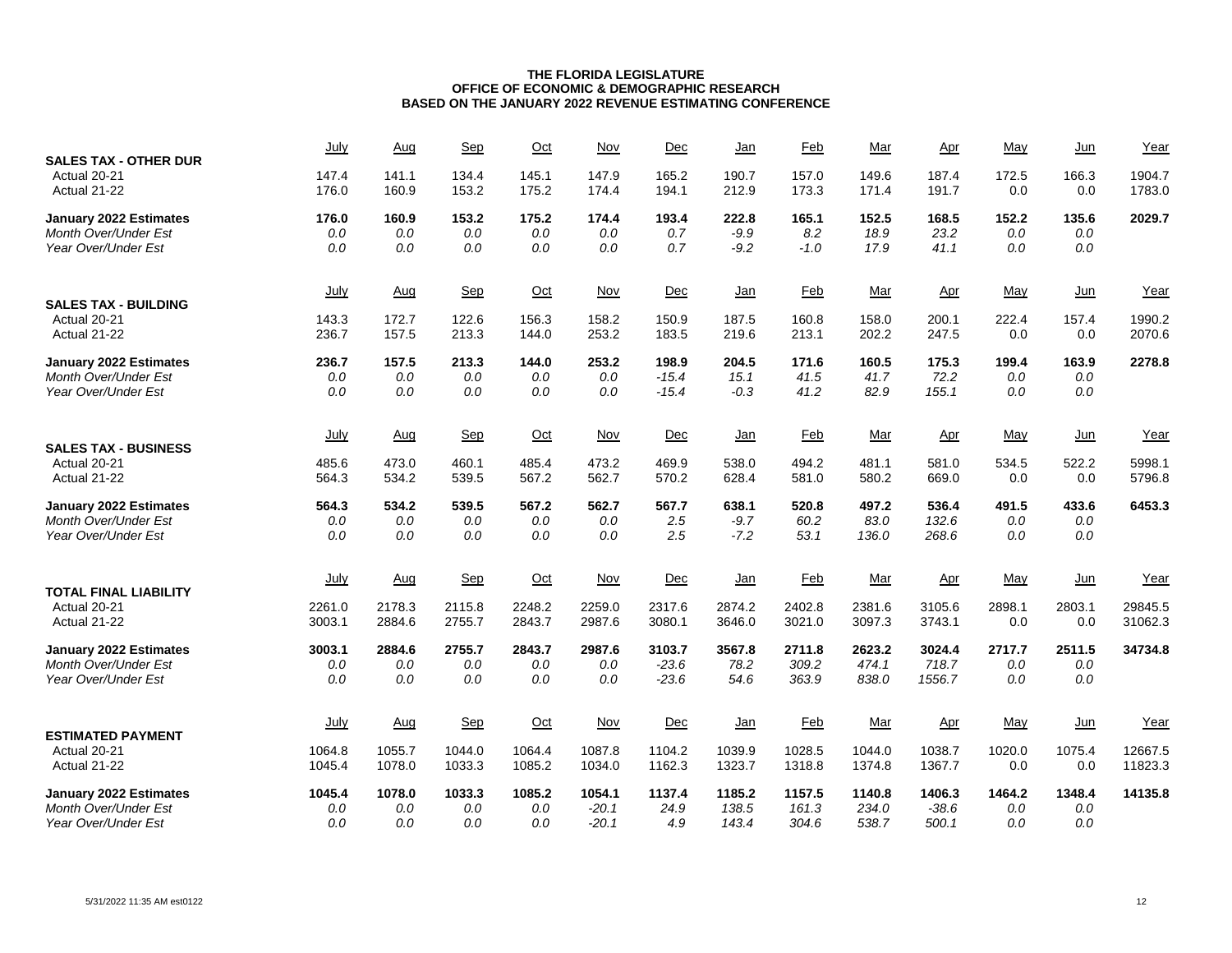| <b>UNPAID LIABILITY</b>       | July             | Aug               | Sep              | $Oct$             | Nov                | Dec              | Jan              | Feb              | Mar                | Apr                | May            | Jun            | Year                 |
|-------------------------------|------------------|-------------------|------------------|-------------------|--------------------|------------------|------------------|------------------|--------------------|--------------------|----------------|----------------|----------------------|
| Actual 20-21<br>Actual 21-22  | 1222.5<br>1927.7 | 1113.5<br>1839.2  | 1060.1<br>1677.7 | 1204.3<br>1810.5  | 1194.5<br>1902.4   | 1229.9<br>2046.1 | 1770.1<br>2483.7 | 1362.9<br>1697.4 | 1353.1<br>1778.5   | 2061.6<br>2368.3   | 1859.4<br>0.0  | 1783.1<br>0.0  | 17214.9<br>19531.3   |
| <b>January 2022 Estimates</b> | 1927.7           | 1839.2            | 1677.7           | 1810.5            | 1902.4             | 2069.7           | 2430.4           | 1526.6           | 1465.7             | 1883.6             | 1311.4         | 1107.2         | 20952.0              |
| <b>Month Over/Under Est</b>   | $0.0\,$          | 0.0               | 0.0              | 0.0               | 0.0                | $-23.6$          | 53.3             | 170.8            | 312.8              | 484.7              | 0.0            | 0.0            |                      |
| Year Over/Under Est           | 0.0              | 0.0               | $0.0\,$          | 0.0               | 0.0                | $-23.6$          | 29.6             | 200.4            | 513.2              | 997.9              | 0.0            | 0.0            |                      |
|                               | July             | Aug               | Sep              | $Oct$             | Nov                | Dec              | <u>Jan</u>       | <b>Feb</b>       | <u>Mar</u>         | Apr                | May            | $Jun$          | Year                 |
| <b>DOR TAPE SALES TAX</b>     |                  |                   |                  |                   |                    |                  |                  |                  |                    |                    |                |                |                      |
| Actual 20-21<br>Actual 21-22  | 2287.0<br>2973.4 | 2169.3<br>2916.8  | 2104.3<br>2711.4 | 2268.5<br>2895.1  | 2282.1<br>2937.0   | 2333.8<br>3207.0 | 2810.7<br>3805.6 | 2391.5<br>3016.2 | 2397.0<br>3152.8   | 3100.4<br>3736.0   | 2879.6<br>0.0  | 2857.9<br>0.0  | 29881.9<br>31351.4   |
| January 2022 Estimates        | 2973.4           | 2916.8            | 2711.4           | 2895.1            | 2937.0             | 3207.1           | 3615.6           | 2684.1           | 2606.5             | 3289.9             | 2775.6         | 2475.2         | 35087.8              |
| <b>Month Over/Under Est</b>   | $0.0\,$          | 0.0               | 0.0              | 0.0               | 0.0                | $-0.1$           | 190.0            | 332.1            | 546.3              | 446.1              | 0.0            | 0.0            |                      |
| Year Over/Under Est           | 0.0              | 0.0               | 0.0              | 0.0               | 0.0                | $-0.1$           | 189.9            | 522.0            | 1068.2             | 1514.4             | 0.0            | 0.0            |                      |
|                               | July             | Aug               | Sep              | $Oct$             | Nov                | Dec              | <u>Jan</u>       | <b>Feb</b>       | <u>Mar</u>         | Apr                | May            | <u>Jun</u>     | Year                 |
| <b>AUDIT ASSESSMENTS</b>      |                  |                   |                  |                   |                    |                  |                  |                  |                    |                    |                |                |                      |
| Actual 20-21                  | 1.6              | 1.2               | 2.5              | 10.0              | 4.6                | 5.1              | 3.9              | 2.3              | 4.6                | 2.7                | 8.2            | 3.2            | 49.8                 |
| Actual 21-22                  | 32.2             | 7.2               | 4.7              | 4.4               | 5.6                | 6.5              | 4.6              | 5.3              | 7.2                | 7.3                | 0.0            | 0.0            | 85.0                 |
| January 2022 Estimates        | 32.2             | 7.2               | 4.7              | 4.4               | 5.6                | 6.5              | 4.6              | 4.6              | 4.6                | 4.6                | 4.6            | 4.8            | 88.3                 |
| <b>Month Over/Under Est</b>   | $0.0\,$          | 0.0               | 0.0              | 0.0               | 0.0                | 0.0              | 0.0              | 0.7              | 2.6                | 2.7                | 0.0            | 0.0            |                      |
| Year Over/Under Est           | 0.0              | 0.0               | 0.0              | 0.0               | 0.0                | 0.0              | 0.0              | 0.8              | 3.3                | 6.0                | 0.0            | 0.0            |                      |
|                               | July             | <u>Aug</u>        | Sep              | $Oct$             | Nov                | Dec              | Jan              | Feb              | <u>Mar</u>         | <u>Apr</u>         | May            | Jun            | Year                 |
| <b>OTHER ADJUSTMENTS</b>      |                  |                   |                  |                   |                    |                  |                  |                  |                    |                    |                |                |                      |
| Actual 20-21<br>Actual 21-22  | $-9.0$<br>$-4.4$ | $-7.0$<br>$-19.6$ | 1.1<br>$-6.1$    | $-9.9$<br>$-15.9$ | $-12.6$<br>$-11.4$ | $-5.2$<br>$-7.3$ | $-5.0$<br>-6.6   | $-6.5$<br>$-8.7$ | $-13.7$<br>$-10.5$ | $-12.9$<br>$-16.0$ | $-15.5$<br>0.0 | $-13.7$<br>0.0 | $-110.0$<br>$-106.5$ |
|                               |                  |                   |                  |                   |                    |                  |                  |                  |                    |                    |                |                |                      |
| January 2022 Estimates        | $-4.4$           | $-19.6$           | $-6.1$           | $-15.9$           | $-11.4$            | $-7.3$           | $-7.9$           | $-7.9$           | $-7.9$             | $-7.9$             | $-7.9$         | $-8.0$         | $-112.3$             |
| <b>Month Over/Under Est</b>   | $0.0\,$          | $0.0\,$           | $0.0\,$          | $0.0\,$           | $0.0$              | $0.0\,$          | 1.3              | $-0.8$           | $-2.6$             | $-8.1$             | $0.0\,$        | 0.0            |                      |
| Year Over/Under Est           | 0.0              | 0.0               | 0.0              | 0.0               | 0.0                | 0.0              | 1.3              | 0.6              | $-2.0$             | $-10.1$            | 0.0            | 0.0            |                      |
|                               | July             | Aug               | Sep              | $Oct$             | Nov                | Dec              | <u>Jan</u>       | <b>Feb</b>       | <u>Mar</u>         | Apr                | May            | $Jun$          | Year                 |
| <b>SALES CST COLLECTIONS</b>  |                  |                   |                  |                   |                    |                  |                  |                  |                    |                    |                |                |                      |
| Actual 20-21                  | 47.0             | 49.9              | 46.1             | 46.8              | 51.3               | 45.8             | 47.3             | 46.7             | 45.9               | 50.4               | 46.7           | 47.7           | 571.6                |
| Actual 21-22                  | 48.0             | 47.4              | 47.4             | 47.3              | 54.4               | 47.8             | 48.3             | 48.2             | 46.9               | 50.7               | 0.0            | 0.0            | 486.4                |
| January 2022 Estimates        | 48.0             | 47.4              | 47.4             | 47.3              | 54.4               | 47.8             | 47.5             | 46.9             | 45.1               | 47.3               | 44.1           | 45.0           | 568.3                |
| <b>Month Over/Under Est</b>   | 0.0              | 0.0               | 0.0              | 0.0               | 0.0                | 0.0              | 0.8              | 1.3              | 1.8                | 3.4                | 0.0            | 0.0            |                      |
| Year Over/Under Est           | 0.0              | 0.0               | 0.0              | 0.0               | 0.0                | 0.0              | 0.8              | 2.1              | 3.9                | 7.3                | 0.0            | 0.0            |                      |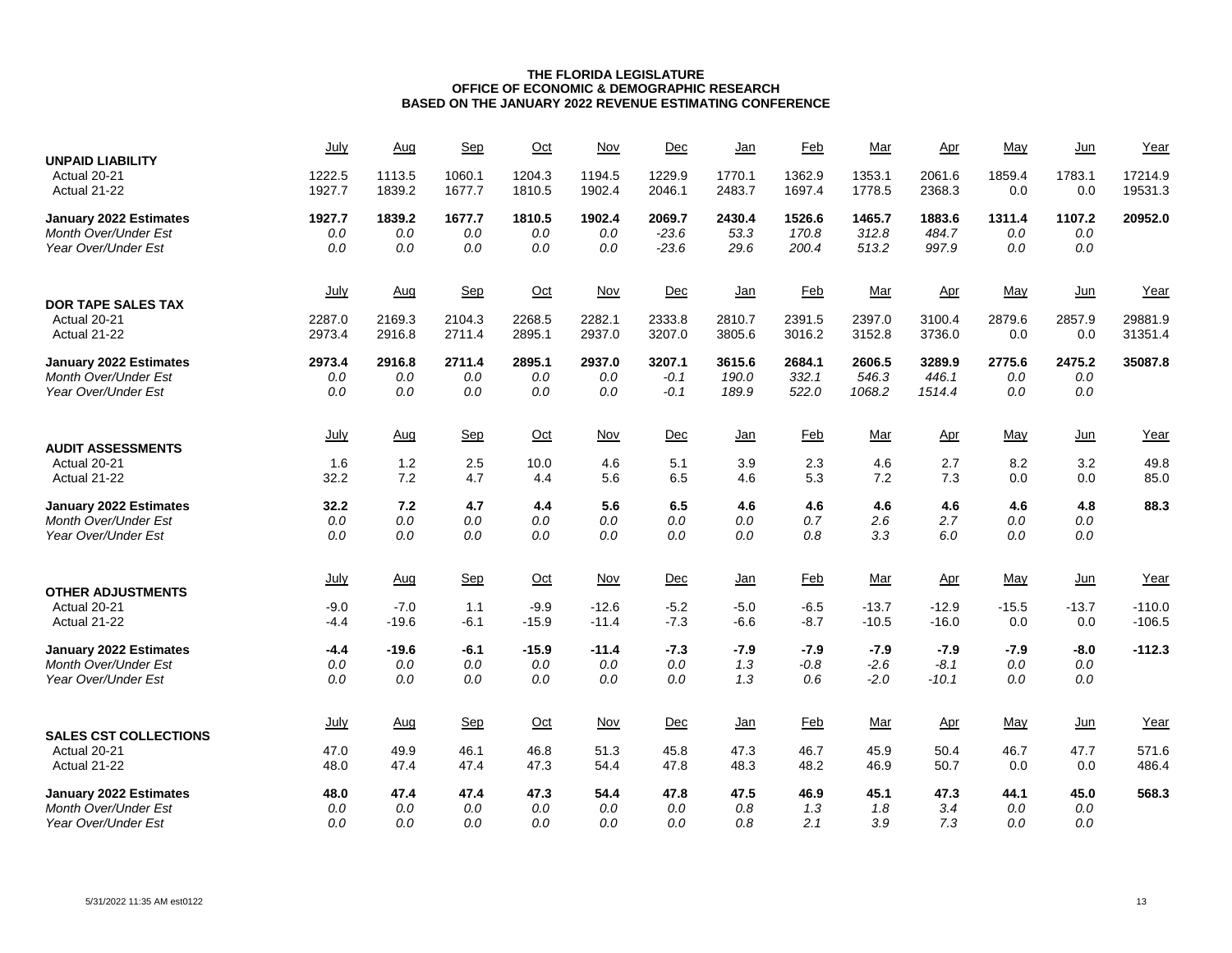| <b>TOTAL ADJUSTED SALES TAX</b>              | July   | Aug        | Sep        | Oct    | Nov        | Dec     | Jan        | Feb        | Mar        | Apr        | May     | Jun    | Year    |
|----------------------------------------------|--------|------------|------------|--------|------------|---------|------------|------------|------------|------------|---------|--------|---------|
| Actual 20-21                                 | 2326.5 | 2213.4     | 2154.1     | 2315.4 | 2325.3     | 2379.5  | 2856.9     | 2433.9     | 2433.8     | 3140.4     | 2919.0  | 2895.1 | 30393.3 |
| Actual 21-22                                 | 3049.2 | 2951.8     | 2757.4     | 2930.8 | 2985.6     | 3254.0  | 3851.9     | 3061.1     | 3196.3     | 3778.0     | 0.0     | 0.0    | 31816.3 |
| January 2022 Estimates                       | 3049.2 | 2951.8     | 2757.4     | 2930.8 | 2985.6     | 3254.1  | 3659.8     | 2727.7     | 2648.3     | 3333.9     | 2816.4  | 2517.0 | 35632.1 |
| <b>Month Over/Under Est</b>                  | 0.0    | 0.0        | 0.0        | 0.0    | 0.0        | $-0.1$  | 192.1      | 333.4      | 548.0      | 444.1      | 0.0     | 0.0    |         |
| Year Over/Under Est                          | 0.0    | 0.0        | 0.0        | 0.0    | 0.0        | $-0.1$  | 192.1      | 525.4      | 1073.5     | 1517.6     | 0.0     | 0.0    |         |
|                                              | July   | <u>Aug</u> | Sep        | $Oct$  | <b>Nov</b> | Dec     | <u>Jan</u> | <b>Feb</b> | <u>Mar</u> | <u>Apr</u> | May     | $Jun$  | Year    |
| TOTAL CREDITS ADD BACK USED FOR DISTRIBUTION |        |            |            |        |            |         |            |            |            |            |         |        |         |
| Actual 20-21                                 | 5.6    | 5.9        | 6.8        | 6.8    | 8.1        | 6.2     | 8.5        | 7.0        | 8.8        | 7.2        | 9.7     | 8.9    | 89.5    |
| Actual 21-22                                 | 6.4    | 8.4        | 7.4        | 9.2    | 6.1        | 8.8     | 7.5        | 7.2        | 7.2        | 7.7        | 0.0     | 0.0    | 75.8    |
| January 2022 Estimates                       | 6.4    | 8.4        | 7.4        | 9.2    | 6.1        | 8.8     | 8.0        | 6.3        | 6.2        | 7.2        | 6.7     | 6.8    | 87.5    |
| <b>Month Over/Under Est</b>                  | 0.0    | 0.0        | 0.0        | 0.0    | 0.0        | 0.0     | $-0.5$     | 0.9        | 1.0        | 0.5        | 0.0     | 0.0    |         |
| Year Over/Under Est                          | 0.0    | 0.0        | 0.0        | 0.0    | 0.0        | 0.0     | $-0.5$     | 0.4        | 1.3        | 1.9        | 0.0     | 0.0    |         |
|                                              | July   | Aug        | <b>Sep</b> | $Oct$  | Nov        | Dec     | <u>Jan</u> | Feb        | Mar        | Apr        | May     | $Jun$  | Year    |
| <b>LOCAL GOVERNMENT HALF-CENT</b>            |        |            |            |        |            |         |            |            |            |            |         |        |         |
| Actual 20-21                                 | 166.6  | 162.8      | 155.0      | 170.6  | 174.4      | 172.0   | 203.4      | 178.7      | 181.0      | 234.1      | 217.8   | 217.7  | 2234.1  |
| Actual 21-22                                 | 222.0  | 217.9      | 197.2      | 204.8  | 216.5      | 222.8   | 263.8      | 218.8      | 232.0      | 268.1      | 0.0     | 0.0    | 2263.8  |
| January 2022 Estimates                       | 222.0  | 217.9      | 197.2      | 204.8  | 216.5      | 222.8   | 261.1      | 194.8      | 189.1      | 237.9      | 201.1   | 179.1  | 2544.2  |
| <b>Month Over/Under Est</b>                  | 0.0    | 0.0        | 0.0        | 0.0    | 0.0        | 0.0     | 2.7        | 24.0       | 42.9       | 30.2       | 0.0     | 0.0    |         |
| Year Over/Under Est                          | 0.0    | 0.0        | 0.0        | 0.0    | 0.0        | 0.0     | 2.7        | 26.7       | 69.6       | 99.7       | 0.0     | 0.0    |         |
|                                              | July   | Aug        | Sep        | $Oct$  | Nov        | Dec     | <u>Jan</u> | <b>Feb</b> | Mar        | Apr        | May     | $Jun$  | Year    |
| <b>EMERGENCY &amp; SUPPL. DISTR.</b>         |        |            |            |        |            |         |            |            |            |            |         |        |         |
| Actual 20-21                                 | 2.0    | 1.9        | 1.8        | 2.0    | 2.0        | 2.0     | 2.4        | 2.1        | 2.1        | 2.7        | 2.5     | 2.4    | 25.7    |
| Actual 21-22                                 | 2.6    | 2.5        | 2.3        | 2.5    | 2.5        | 2.8     | 3.3        | 2.6        | 2.7        | 3.2        | 0.0     | 0.0    | 27.0    |
| <b>January 2022 Estimates</b>                | 2.6    | 2.5        | 2.3        | 2.5    | 2.5        | 2.8     | 3.1        | 2.3        | 2.3        | 2.8        | 2.4     | 2.2    | 30.3    |
| Month Over/Under Est                         | 0.0    | $0.0\,$    | 0.0        | 0.0    | $0.0$      | $0.0\,$ | 0.2        | 0.3        | 0.4        | 0.4        | $0.0\,$ | 0.0    |         |
| Year Over/Under Est                          | 0.0    | 0.0        | 0.0        | 0.0    | 0.0        | 0.0     | 0.1        | 0.4        | 0.9        | 1.3        | 0.0     | 0.0    |         |
|                                              | July   | Aug        | Sep        | $Oct$  | Nov        | Dec     | <u>Jan</u> | <b>Feb</b> | Mar        | Apr        | May     | $Jun$  | Year    |
| <b>SPORTS FACILITY DISBURS.</b>              |        |            |            |        |            |         |            |            |            |            |         |        |         |
| Actual 20-21                                 | 2.4    | 2.4        | 2.4        | 2.4    | 2.4        | 2.4     | 2.4        | 2.4        | 2.4        | 2.4        | 2.4     | 2.4    | 28.5    |
| Actual 21-22                                 | 2.4    | 2.4        | 2.4        | 2.4    | 2.4        | 2.4     | 2.4        | 2.4        | 2.4        | 2.4        | 0.0     | 0.0    | 23.8    |
| <b>January 2022 Estimates</b>                | 2.4    | 2.4        | 2.4        | 2.4    | 2.4        | 2.4     | 2.4        | 2.4        | 2.3        | 2.4        | 2.4     | 2.3    | 28.5    |
| Month Over/Under Est                         | 0.0    | 0.0        | 0.0        | 0.0    | 0.0        | 0.0     | 0.0        | 0.0        | 0.1        | 0.0        | 0.0     | 0.0    |         |
| Year Over/Under Est                          | 0.0    | 0.0        | 0.0        | 0.0    | 0.0        | 0.0     | 0.0        | -0.1       | 0.0        | 0.0        | 0.0     | 0.0    |         |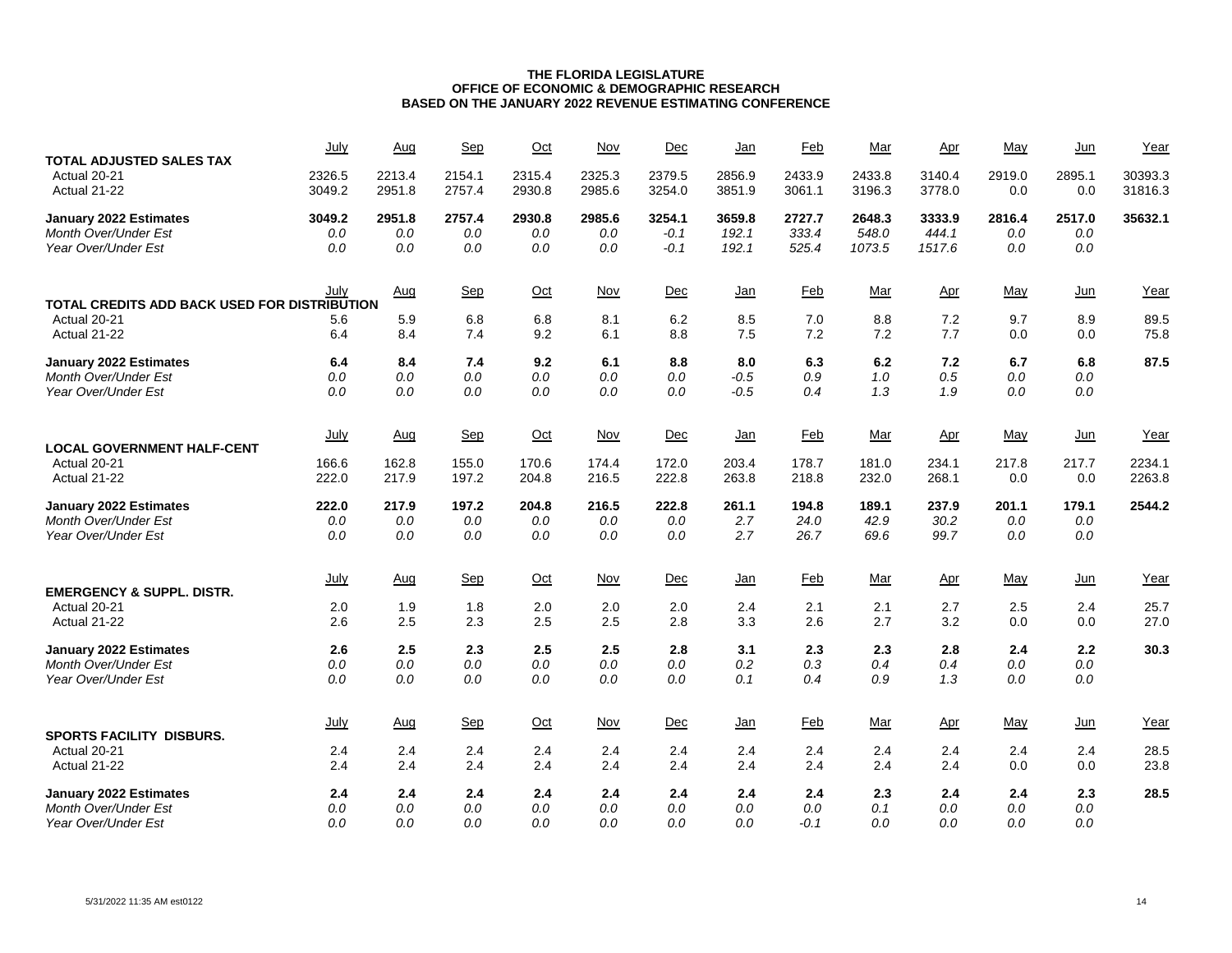| <b>SALES TAX - DIST. TO STTF</b>            | July        | Aug    | Sep        | Oct    | Nov        | Dec    | <u>Jan</u> | Feb        | Mar        | Apr        | May        | $Jun$      | Year    |
|---------------------------------------------|-------------|--------|------------|--------|------------|--------|------------|------------|------------|------------|------------|------------|---------|
| Actual 20-21                                | 0.0         | 0.0    | 0.0        | 0.0    | 0.0        | 0.0    | 0.0        | 0.0        | 0.0        | 0.0        | 0.0        | 0.0        | 0.2     |
| Actual 21-22                                | 0.0         | 0.0    | 0.0        | 0.0    | 0.0        | 0.0    | 0.0        | 0.0        | 0.0        | 0.0        | 0.0        | 0.0        | 0.2     |
| January 2022 Estimates                      | 0.0         | 0.0    | 0.0        | 0.0    | 0.0        | 0.0    | 0.0        | 0.0        | 0.0        | 0.0        | 0.0        | 0.0        | 0.2     |
| Month Over/Under Est                        | $0.0$       | 0.0    | $0.0$      | 0.0    | $0.0$      | 0.0    | 0.0        | 0.0        | 0.0        | 0.0        | 0.0        | 0.0        |         |
| Year Over/Under Est                         | 0.0         | 0.0    | 0.0        | 0.0    | 0.0        | 0.0    | 0.0        | 0.0        | 0.0        | 0.0        | 0.0        | $0.0\,$    |         |
| <b>SALES TAX - DIST. TO PERC</b>            | July        | Aug    | <b>Sep</b> | Oct    | Nov        | Dec    | <u>Jan</u> | Feb        | <u>Mar</u> | <u>Apr</u> | May        | Jun        | Year    |
| Actual 20-21                                | 0.2         | 0.2    | 0.2        | 0.2    | 0.2        | 0.2    | 0.2        | 0.2        | 0.2        | 0.2        | 0.2        | 0.2        | 2.2     |
| Actual 21-22                                | 0.2         | 0.2    | 0.2        | 0.2    | 0.2        | 0.2    | 0.3        | 0.2        | 0.2        | 0.3        | 0.0        | 0.0        | 2.2     |
| January 2022 Estimates                      | 0.2         | 0.2    | 0.2        | 0.2    | 0.2        | 0.2    | 0.3        | 0.2        | 0.2        | 0.2        | 0.2        | 0.1        | 2.5     |
| Month Over/Under Est                        | $0.0$       | 0.0    | $0.0$      | 0.0    | 0.0        | 0.0    | $0.0$      | 0.0        | 0.0        | 0.1        | 0.0        | $0.0\,$    |         |
| Year Over/Under Est                         | 0.0         | 0.0    | 0.0        | 0.0    | 0.0        | 0.0    | 0.0        | 0.0        | 0.0        | 0.1        | 0.0        | 0.0        |         |
| <b>SB50 DISTRIBUTION TO U.C. TRUST FUND</b> | <u>July</u> | Aug    | Sep        | Oct    | <u>Nov</u> | Dec    | <u>Jan</u> | <b>Feb</b> | <u>Mar</u> | <u>Apr</u> | <u>May</u> | <u>Jun</u> | Year    |
| Actual 20-21                                | 0.0         | 0.0    | 0.0        | 0.0    | 0.0        | 0.0    | 0.0        | 0.0        | 0.0        | 0.0        | 0.0        | 0.0        | 0.0     |
| Actual 21-22                                | 0.0         | 204.3  | 323.1      | 0.0    | 0.0        | 0.0    | 0.0        | 0.0        | 0.0        | 0.0        | 0.0        | 0.0        | 527.4   |
| January 2022 Estimates                      | 0.0         | 204.3  | 323.1      | 0.0    | 0.0        | 0.0    | 0.0        | 0.0        | 0.0        | 0.0        | 0.0        | 0.0        | 527.4   |
| <b>Month Over/Under Est</b>                 | 0.0         | 0.0    | 0.0        | 0.0    | 0.0        | 0.0    | 0.0        | 0.0        | 0.0        | $0.0\,$    | 0.0        | 0.0        |         |
| Year Over/Under Est                         | 0.0         | 0.0    | 0.0        | 0.0    | 0.0        | 0.0    | 0.0        | 0.0        | 0.0        | 0.0        | 0.0        | 0.0        |         |
| <b>SALES TAX - REVENUE SHARING</b>          | July        | Aug    | Sep        | $Oct$  | <b>Nov</b> | Dec    | <u>Jan</u> | <b>Feb</b> | <u>Mar</u> | Apr        | May        | $Jun$      | Year    |
| Actual 20-21                                | 70.1        | 66.6   | 64.9       | 69.7   | 70.0       | 71.7   | 93.8       | 80.7       | 80.8       | 101.8      | 87.5       | 87.0       | 944.5   |
| Actual 21-22                                | 91.7        | 88.9   | 83.1       | 88.7   | 90.0       | 98.5   | 124.1      | 99.8       | 103.8      | 121.6      | 0.0        | 0.0        | 990.3   |
| January 2022 Estimates                      | 91.7        | 88.9   | 83.1       | 88.7   | 90.0       | 98.5   | 118.3      | 90.0       | 87.6       | 108.3      | 85.3       | 77.7       | 1108.2  |
| Month Over/Under Est                        | $0.0$       | 0.0    | 0.0        | 0.0    | 0.0        | 0.0    | 5.8        | 9.8        | 16.2       | 13.3       | 0.0        | 0.0        |         |
| Year Over/Under Est                         | 0.0         | 0.0    | 0.0        | 0.0    | 0.0        | 0.0    | 5.9        | 15.7       | 31.9       | 45.2       | 0.0        | 0.0        |         |
| <b>SALES TAX - GR</b>                       | <u>July</u> | Aug    | Sep        | $Oct$  | <b>Nov</b> | Dec    | <u>Jan</u> | <b>Feb</b> | Mar        | Apr        | May        | $Jun$      | Year    |
| Actual 20-21                                | 2085.3      | 1979.6 | 1929.8     | 2070.6 | 2076.4     | 2131.2 | 2554.7     | 2169.9     | 2167.3     | 2799.3     | 2608.7     | 2585.3     | 27158.1 |
| Actual 21-22                                | 2730.3      | 2435.6 | 2149.1     | 2632.3 | 2674.0     | 2927.3 | 3458.1     | 2737.2     | 2855.2     | 3382.5     | 0.0        | 0.0        | 27981.6 |
| January 2022 Estimates                      | 2730.3      | 2435.6 | 2149.1     | 2632.3 | 2674.0     | 2927.4 | 3274.6     | 2438.0     | 2366.8     | 2982.3     | 2525.0     | 2255.6     | 31390.8 |
| <b>Month Over/Under Est</b>                 | $0.0$       | 0.0    | 0.0        | 0.0    | 0.0        | 0.0    | 183.5      | 299.2      | 488.5      | 400.2      | 0.0        | 0.0        |         |
| Year Over/Under Est                         | 0.0         | 0.0    | 0.0        | 0.0    | 0.0        | 0.0    | 183.5      | 482.7      | 971.1      | 1371.4     | 0.0        | 0.0        |         |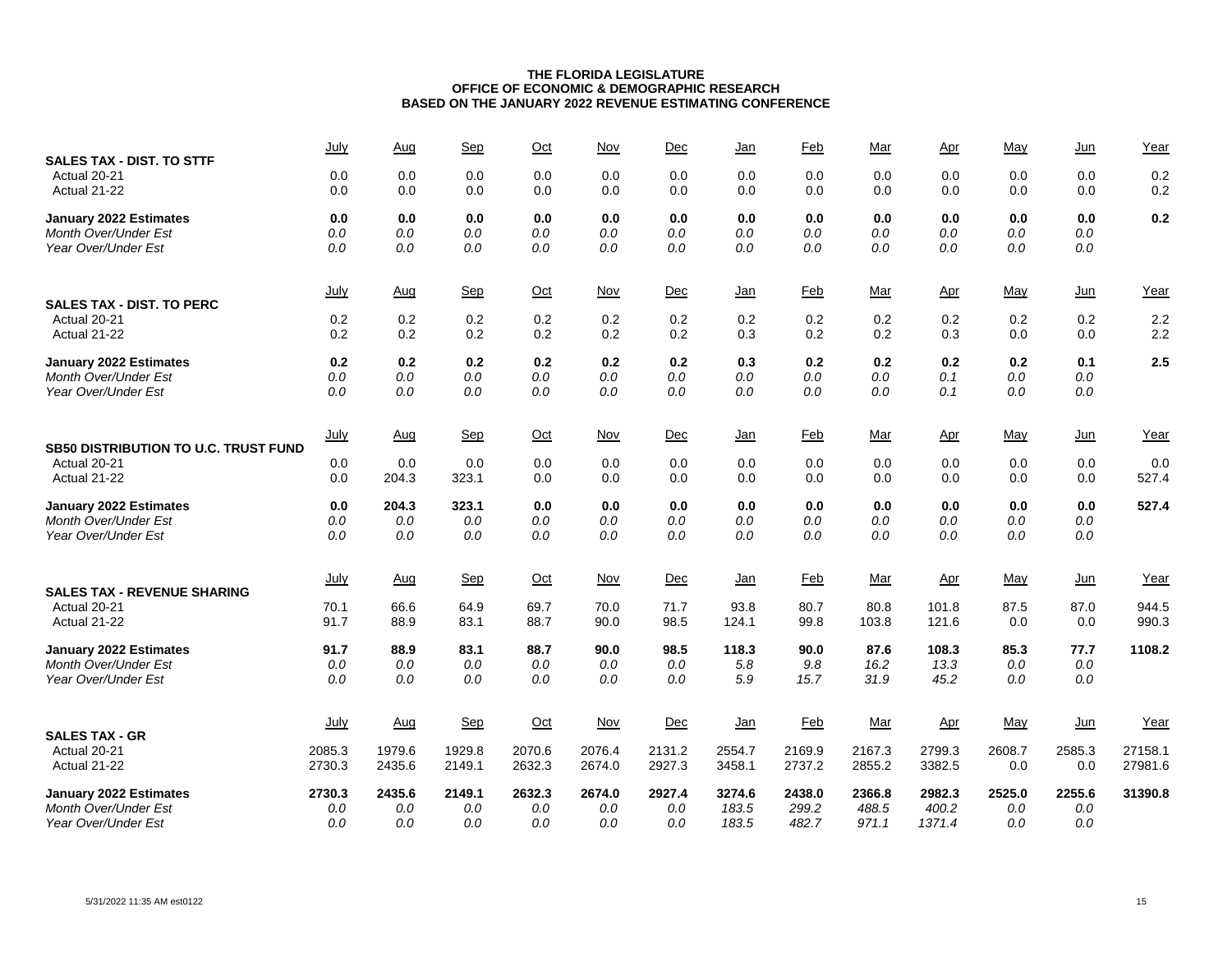# **OTHER NON-GENERAL REVENUE SOURCES**

| <b>GROSS RECEIPTS - CST</b>               | July         | Aug          | <b>Sep</b>   | $Oct$        | Nov          | Dec          | <u>Jan</u>   | Feb          | Mar          | Apr                   | May         | Jun         | Year           |
|-------------------------------------------|--------------|--------------|--------------|--------------|--------------|--------------|--------------|--------------|--------------|-----------------------|-------------|-------------|----------------|
| Actual 20-21<br>Actual 21-22              | 27.5<br>27.5 | 27.2<br>27.7 | 29.6<br>27.3 | 25.7<br>27.3 | 26.0<br>27.2 | 30.4<br>30.9 | 26.6<br>27.4 | 27.3<br>27.6 | 27.1<br>26.2 | 26.5<br>28.4          | 29.0<br>0.0 | 27.0<br>0.0 | 329.7<br>277.5 |
| <b>January 2022 Estimates</b>             | 27.5         | 27.7         | 27.3         | 27.3         | 27.2         | 30.9         | 25.0         | 26.9         | 27.4         | 26.1                  | 27.7        | 26.7        | 327.7          |
| <b>Month Over/Under Est</b>               | 0.0          | 0.0          | 0.0          | 0.0          | 0.0          | 0.0          | 2.4          | 0.7          | $-1.2$       | 2.3                   | 0.0         | 0.0         |                |
| Year Over/Under Est                       | 0.0          | 0.0          | 0.0          | 0.0          | 0.0          | 0.0          | 2.4          | 3.2          | 2.0          | 4.2                   | 0.0         | 0.0         |                |
|                                           | July         | Aug          | <b>Sep</b>   | $Oct$        | Nov          | Dec          | Jan          | Feb          | Mar          | $_{\Delta \text{pr}}$ | May         | Jun         | Year           |
| <b>GROSS RECEIPTS - UTILITIES</b>         |              |              |              |              |              |              |              |              |              |                       |             |             |                |
| Actual 20-21<br>Actual 21-22              | 63.4<br>72.9 | 70.8<br>71.9 | 73.3<br>80.6 | 76.2<br>81.6 | 72.2<br>75.9 | 60.6<br>65.8 | 64.2<br>97.1 | 59.0<br>34.5 | 55.5<br>70.1 | 62.8<br>70.8          | 59.7<br>0.0 | 62.0<br>0.0 | 779.7<br>721.4 |
| <b>January 2022 Estimates</b>             | 72.9         | 71.9         | 80.6         | 81.6         | 75.9         | 65.8         | 65.6         | 60.5         | 56.9         | 59.5                  | 61.6        | 64.3        | 817.3          |
| <b>Month Over/Under Est</b>               | 0.0          | 0.0          | 0.0          | 0.0          | 0.0          | 0.0          | 31.5         | $-26.0$      | 13.2         | 11.3                  | 0.0         | 0.0         |                |
| Year Over/Under Est                       | 0.0          | 0.0          | 0.0          | 0.0          | 0.0          | 0.0          | 31.5         | 5.5          | 18.8         | 30.0                  | 0.0         | 0.0         |                |
|                                           | July         | <u>Aug</u>   | <b>Sep</b>   | $Oct$        | Nov          | Dec          | <u>Jan</u>   | <b>Feb</b>   | Mar          | <u>Apr</u>            | May         | $Jun$       | Year           |
| <b>GROSS RECEIPTS - TOTAL</b>             |              |              |              |              |              |              |              |              |              |                       |             |             |                |
| Actual 20-21                              | 90.9         | 98.0         | 102.9        | 101.9        | 98.2         | 91.0         | 90.8         | 86.3         | 82.6         | 89.3                  | 88.7        | 89.0        | 1109.4         |
| Actual 21-22                              | 100.5        | 99.6         | 108.0        | 108.9        | 103.1        | 96.7         | 124.6        | 62.1         | 96.3         | 99.1                  | 0.0         | 0.0         | 998.9          |
| <b>January 2022 Estimates</b>             | 100.5        | 99.6         | 108.0        | 108.9        | 103.1        | 96.7         | 90.6         | 87.4         | 84.3         | 85.6                  | 89.3        | 91.0        | 1145.0         |
| <b>Month Over/Under Est</b>               | 0.0          | 0.0          | 0.0          | 0.0          | 0.0          | 0.0          | 34.0         | $-25.3$      | 12.0         | 13.5                  | 0.0         | 0.0         |                |
| Year Over/Under Est                       | 0.0          | 0.0          | 0.0          | 0.0          | 0.0          | 0.0          | 34.0         | 8.7          | 20.7         | 34.2                  | 0.0         | 0.0         |                |
| <b>LOTTERY - DUE TO EETF/TICKET SALES</b> | July         | Aug          | Sep          | $Oct$        | Nov          | Dec          | <u>Jan</u>   | Feb          | Mar          | Apr                   | May         | Jun         | Year           |
| Actual 20-21                              | 288.0        | 160.0        | 153.0        | 169.0        | 162.0        | 192.0        | 269.0        | 174.0        | 199.0        | 212.0                 | 193.0       | 75.0        | 2246.0         |
| Actual 21-22                              | 279.0        | 179.0        | 184.0        | 176.0        | 176.0        | 267.0        | 187.0        | 181.0        | 214.0        | 203.0                 | 0.0         | 0.0         | 2046.0         |
| <b>January 2022 Estimates</b>             | 279.0        | 179.0        | 184.0        | 176.0        | 176.0        | 267.0        | 166.8        | 167.6        | 190.3        | 160.7                 | 166.2       | 69.9        | 2182.5         |
| Month Over/Under Est                      | 0.0          | 0.0          | 0.0          | 0.0          | 0.0          | 0.0          | 20.2         | 13.4         | 23.7         | 42.3                  | 0.0         | 0.0         |                |
| Year Over/Under Est                       | 0.0          | 0.0          | 0.0          | 0.0          | 0.0          | 0.0          | 20.2         | 33.6         | 57.3         | 99.6                  | 0.0         | 0.0         |                |
|                                           | July         | Aug          | <b>Sep</b>   | $Oct$        | Nov          | Dec          | <u>Jan</u>   | Feb          | Mar          | Apr                   | May         | $Jun$       | Year           |
| <b>SLOT MACHINE TAX RECEIPTS</b>          |              |              |              |              |              |              |              |              |              |                       |             |             |                |
| Actual 20-21                              | 8.8          | 5.5          | 6.1          | 13.4         | 13.9         | 13.2         | 14.0         | 16.0         | 15.2         | 19.1                  | 21.1        | 21.8        | 168.2          |
| Actual 21-22                              | 19.4         | 20.7         | 18.4         | 18.1         | 19.2         | 18.4         | 19.9         | 20.2         | 20.5         | 23.1                  | 0.0         | 0.0         | 197.9          |
| <b>January 2022 Estimates</b>             | 19.4         | 20.7         | 18.4         | 18.1         | 19.2         | 18.4         | 18.5         | 19.1         | 19.3         | 21.4                  | 19.7        | 18.9        | 231.2          |
| <b>Month Over/Under Est</b>               | 0.0          | 0.0          | 0.0          | 0.0          | 0.0          | 0.0          | 1.4          | 1.1          | 1.2          | 1.7                   | 0.0         | 0.0         |                |
| Year Over/Under Est                       | 0.0          | 0.0          | 0.0          | 0.0          | 0.0          | 0.0          | 1.4          | 2.5          | 3.7          | 5.4                   | 0.0         | 0.0         |                |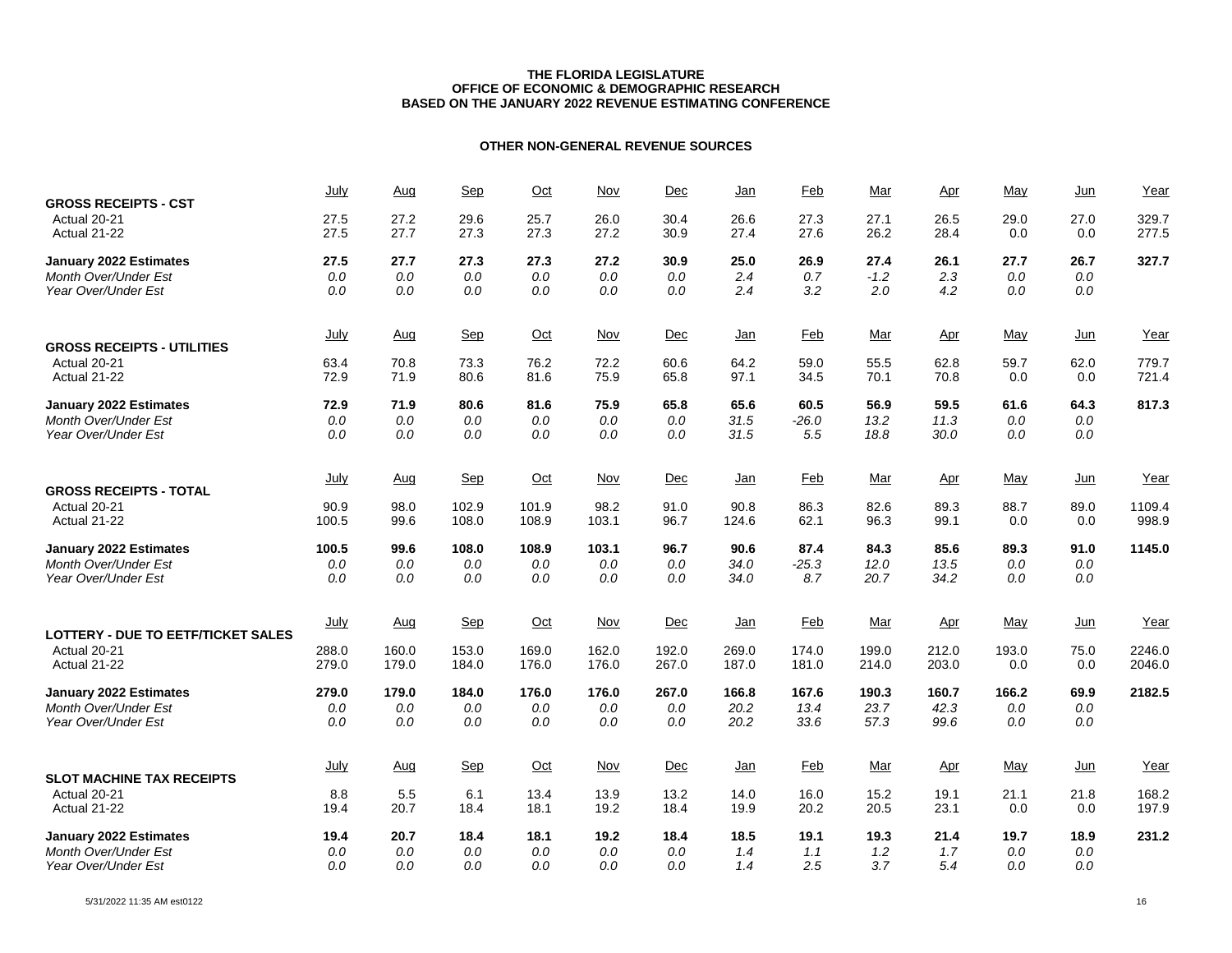| <b>CIGARETTE SURCHARGE</b>             | July         | Aug          | Sep          | $Oct$        | Nov          | Dec          | <u>Jan</u>   | Feb          | Mar          | Apr          | May         | Jun         | Year           |
|----------------------------------------|--------------|--------------|--------------|--------------|--------------|--------------|--------------|--------------|--------------|--------------|-------------|-------------|----------------|
| Actual 20-21<br>Actual 21-22           | 67.8<br>69.9 | 59.1<br>50.7 | 68.7<br>56.3 | 54.6<br>59.5 | 57.2<br>54.6 | 69.5<br>58.6 | 65.9<br>65.7 | 44.5<br>43.7 | 55.0<br>52.0 | 61.0<br>63.8 | 67.6<br>0.0 | 52.4<br>0.0 | 723.3<br>574.9 |
| <b>January 2022 Estimates</b>          | 69.9         | 50.7         | 56.3         | 59.5         | 54.6         | 61.7         | 66.5         | 44.3         | 56.8         | 61.4         | 59.7        | 56.8        | 698.2          |
| Month Over/Under Est                   | 0.0          | 0.0          | 0.0          | 0.0          | 0.0          | $-3.0$       | $-0.8$       | $-0.6$       | $-4.8$       | 2.4          | 0.0         | 0.0         |                |
| Year Over/Under Est                    | 0.0          | 0.0          | 0.0          | 0.0          | 0.0          | $-3.0$       | $-3.8$       | $-4.4$       | $-9.2$       | $-6.8$       | 0.0         | $0.0\,$     |                |
|                                        | <b>July</b>  | Aug          | <b>Sep</b>   | $Oct$        | <b>Nov</b>   | Dec          | <u>Jan</u>   | Feb          | Mar          | Apr          | May         | Jun         | Year           |
| <b>OTHER TOBACCO SURCHARGE</b>         |              |              |              |              |              |              |              |              |              |              |             |             |                |
| Actual 20-21                           | 8.5          | 6.6          | 8.2          | 6.3          | 6.9          | 7.2          | 6.9          | 6.9          | 6.0          | 9.2          | 7.5         | 7.5         | 87.9           |
| Actual 21-22                           | 9.3          | 6.1          | 8.9          | 7.1          | 7.6          | 9.0          | 7.9          | 8.2          | 7.9          | 8.9          | 0.0         | 0.0         | 80.9           |
| <b>January 2022 Estimates</b>          | 9.3          | 6.1          | 8.9          | 7.1          | 7.6          | 8.7          | 9.0          | 8.4          | 7.0          | 9.9          | 9.6         | 8.6         | 100.2          |
| <b>Month Over/Under Est</b>            | 0.0          | 0.0          | 0.0          | 0.0          | 0.0          | 0.3          | $-1.1$       | $-0.2$       | 0.9          | $-1.0$       | $0.0\,$     | $0.0\,$     |                |
| Year Over/Under Est                    | 0.0          | 0.0          | 0.0          | 0.0          | 0.0          | 0.3          | $-0.8$       | $-0.9$       | 0.0          | $-1.0$       | 0.0         | 0.0         |                |
|                                        | <u>July</u>  | <b>Aug</b>   | Sep          | $Oct$        | <u>Nov</u>   | Dec          | <u>Jan</u>   | <b>Feb</b>   | <u>Mar</u>   | <u>Apr</u>   | <u>May</u>  | <u>Jun</u>  | Year           |
| <b>OTHER TOBACCO SURCHARGE REFUNDS</b> |              |              |              |              |              |              |              |              |              |              |             |             |                |
| Actual 20-21                           | 0.0          | 0.0          | 0.0          | 0.0          | 0.0          | 0.0          | 0.0          | 0.0          | 0.0          | 0.0          | 0.0         | 0.0         | 0.1            |
| Actual 21-22                           | 0.0          | 0.0          | 0.0          | 0.0          | 0.0          | 0.0          | 0.0          | 0.0          | 0.0          | 0.0          | 0.0         | 0.0         | 0.0            |
| <b>January 2022 Estimates</b>          | 0.0          | 0.0          | 0.0          | 0.0          | 0.0          | 0.1          | 0.0          | 0.1          | 0.0          | 0.1          | 0.0         | 0.1         | 0.4            |
| <b>Month Over/Under Est</b>            | 0.0          | 0.0          | 0.0          | 0.0          | 0.0          | $-0.1$       | 0.0          | $-0.1$       | 0.0          | $-0.1$       | 0.0         | 0.0         |                |
| Year Over/Under Est                    | 0.0          | 0.0          | 0.0          | 0.0          | 0.0          | $-0.1$       | $-0.1$       | $-0.2$       | $-0.2$       | $-0.3$       | 0.0         | 0.0         |                |
|                                        | July         | Aug          | Sep          | $Oct$        | <b>Nov</b>   | Dec          | <u>Jan</u>   | <b>Feb</b>   | Mar          | Apr          | May         | $Jun$       | Year           |
| OTHER TOBACCO SURCHARGE NET OF REFUNDS |              |              |              |              |              |              |              |              |              |              |             |             |                |
| Actual 20-21                           | 8.5          | 6.6          | 8.2          | 6.3          | 6.9          | 7.2          | 6.9          | 6.8          | 6.0          | 9.2          | 7.5         | 7.5         | 87.8           |
| Actual 21-22                           | 9.3          | 6.1          | 8.9          | 7.1          | 7.6          | 9.0          | 7.9          | 8.2          | 7.9          | 8.8          | 0.0         | 0.0         | 80.9           |
| <b>January 2022 Estimates</b>          | 9.3          | 6.1          | 8.9          | 7.1          | 7.6          | 8.6          | 9.0          | 8.3          | 7.0          | 9.8          | 9.6         | 8.5         | 99.8           |
| Month Over/Under Est                   | 0.0          | 0.0          | 0.0          | 0.0          | $0.0$        | 0.4          | $-1.1$       | $-0.1$       | 0.9          | $-1.0$       | 0.0         | $0.0\,$     |                |
| Year Over/Under Est                    | 0.0          | 0.0          | 0.0          | 0.0          | 0.0          | 0.4          | $-0.7$       | $-0.7$       | 0.2          | $-0.7$       | 0.0         | 0.0         |                |
|                                        | <b>July</b>  | Aug          | Sep          | $Oct$        | $Nov$        | Dec          | <u>Jan</u>   | <b>Feb</b>   | Mar          | Apr          | May         | $Jun$       | Year           |
| <b>TOTAL TOBACCO SURCHARGE</b>         |              |              |              |              |              |              |              |              |              |              |             |             |                |
| Actual 20-21                           | 76.4         | 65.7         | 76.9         | 60.9         | 64.1         | 76.7         | 72.9         | 51.3         | 61.0         | 70.1         | 75.1        | 60.0        | 811.0          |
| Actual 21-22                           | 79.2         | 56.8         | 65.2         | 66.6         | 62.2         | 67.6         | 73.7         | 51.9         | 60.0         | 72.6         | 0.0         | 0.0         | 655.8          |
| <b>January 2022 Estimates</b>          | 79.2         | 56.8         | 65.2         | 66.6         | 62.2         | 70.3         | 75.5         | 52.6         | 63.8         | 71.2         | 69.3        | 65.3        | 798.0          |
| <b>Month Over/Under Est</b>            | 0.0          | 0.0          | 0.0          | 0.0          | 0.0          | $-2.7$       | $-1.8$       | $-0.7$       | $-3.8$       | 1.4          | 0.0         | 0.0         |                |
| Year Over/Under Est                    | 0.0          | 0.0          | 0.0          | 0.0          | 0.0          | $-2.7$       | $-4.5$       | -5.2         | $-9.0$       | $-7.6$       | 0.0         | 0.0         |                |